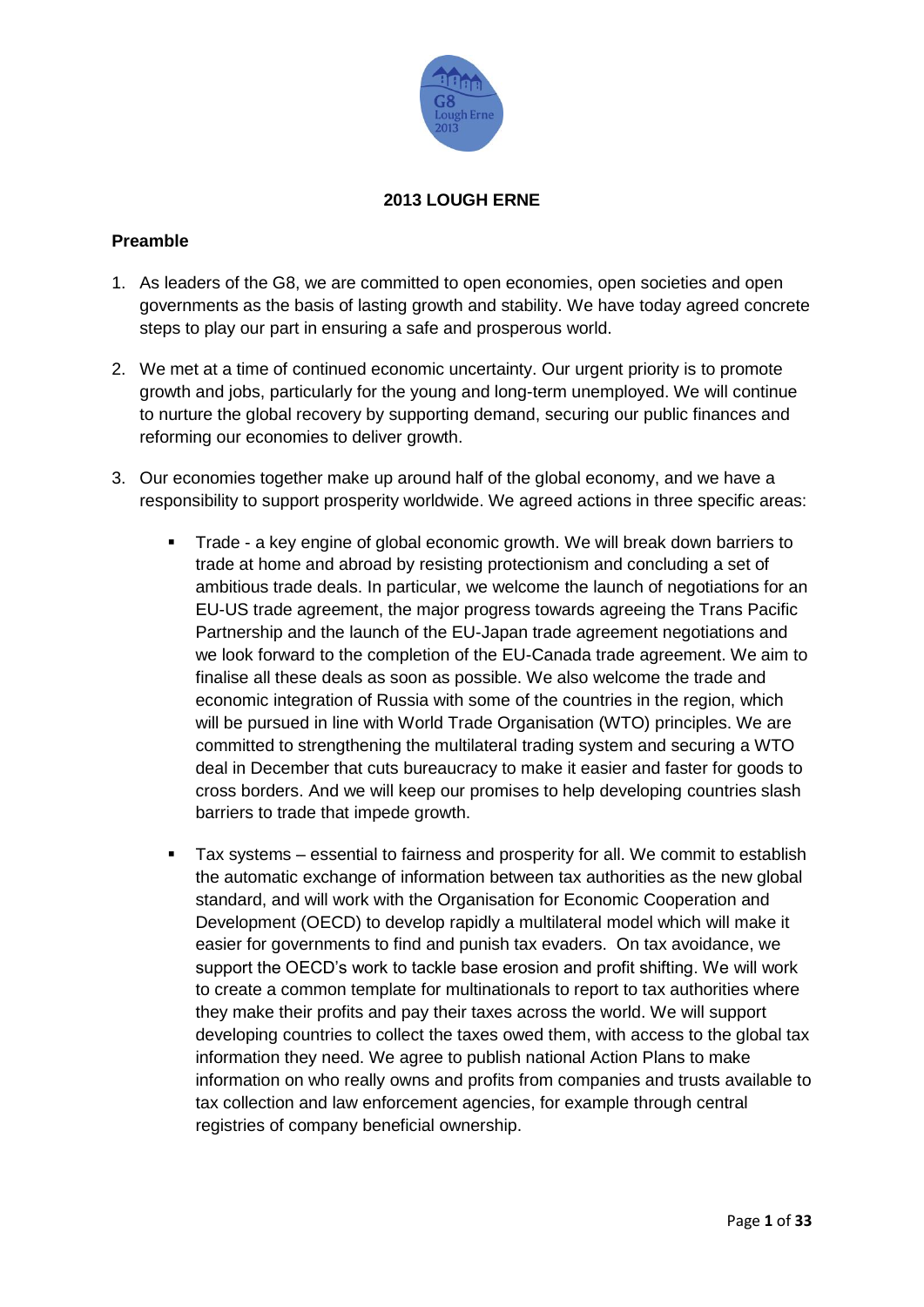

- Transparency empowering people to hold governments and companies to account. We have agreed a transformative Open Data Charter to make budget data and other government information public in an easily accessible way. We will make progress towards common global reporting standards to make extractive industry payments more transparent. And we will work with resourcerich countries to help them better manage their extractive revenues so as to provide a route out of poverty and reliance on aid.
- 4. We will continue to work with the poorest countries to help lift people out of poverty by keeping our aid promises and being accountable to the public for them. We will accelerate efforts to tackle the under-nutrition that blights millions of lives. We will work closely with African governments and citizens to promote sustainable growth.
- 5. We share a commitment to work together to counter terrorism and tackle the drivers of instability wherever in the world they are found and particularly in northern Africa and the Middle East. We have identified five priority areas for action to respond to the growing threat posed by terrorists operating in the arc of instability from Mauritania to Somalia. Alongside the countries themselves, we will work together, focussing our collective political and practical support, to help governments find and dismantle terrorist networks and to build effective and accountable government.
- 6. We are committed to protecting our nationals and reducing terrorist groups' access to funding which allows them to thrive. We unequivocally reject the payment of ransoms to terrorists and we call on countries and companies around the world to follow our lead and stamp out this as well as other lucrative sources of income for terrorists. We will help each other to resolve hostage incidents by sharing best practice in advance and offering expertise as necessary when they take place.
- 7. We strongly support the proposal for a conference to reach a political solution to the appalling conflict in Syria through full implementation of the 2012 Geneva Communiqué. We will contribute generously to the latest United Nations (UN) appeal for humanitarian help. We condemn in the strongest terms any use of chemical weapons and all human rights violations in Syria. We are committed to leading international support for Libya's security and democratic transition and to urgent work for a lasting peace in the Middle East.

#### **Global Economy**

- 8. Promoting growth and jobs is our top priority. We agreed to nurture the global recovery by supporting demand, securing our public finances and exploiting all sources of growth. The fight against unemployment, particularly long-term and youth unemployment, remains critical in our domestic and collective agendas.
- 9. Global economic prospects remain weak, though downside risks have reduced thanks in part to significant policy actions taken in the US, euro area and Japan, and to the resilience of major developing and emerging market economies. Most financial markets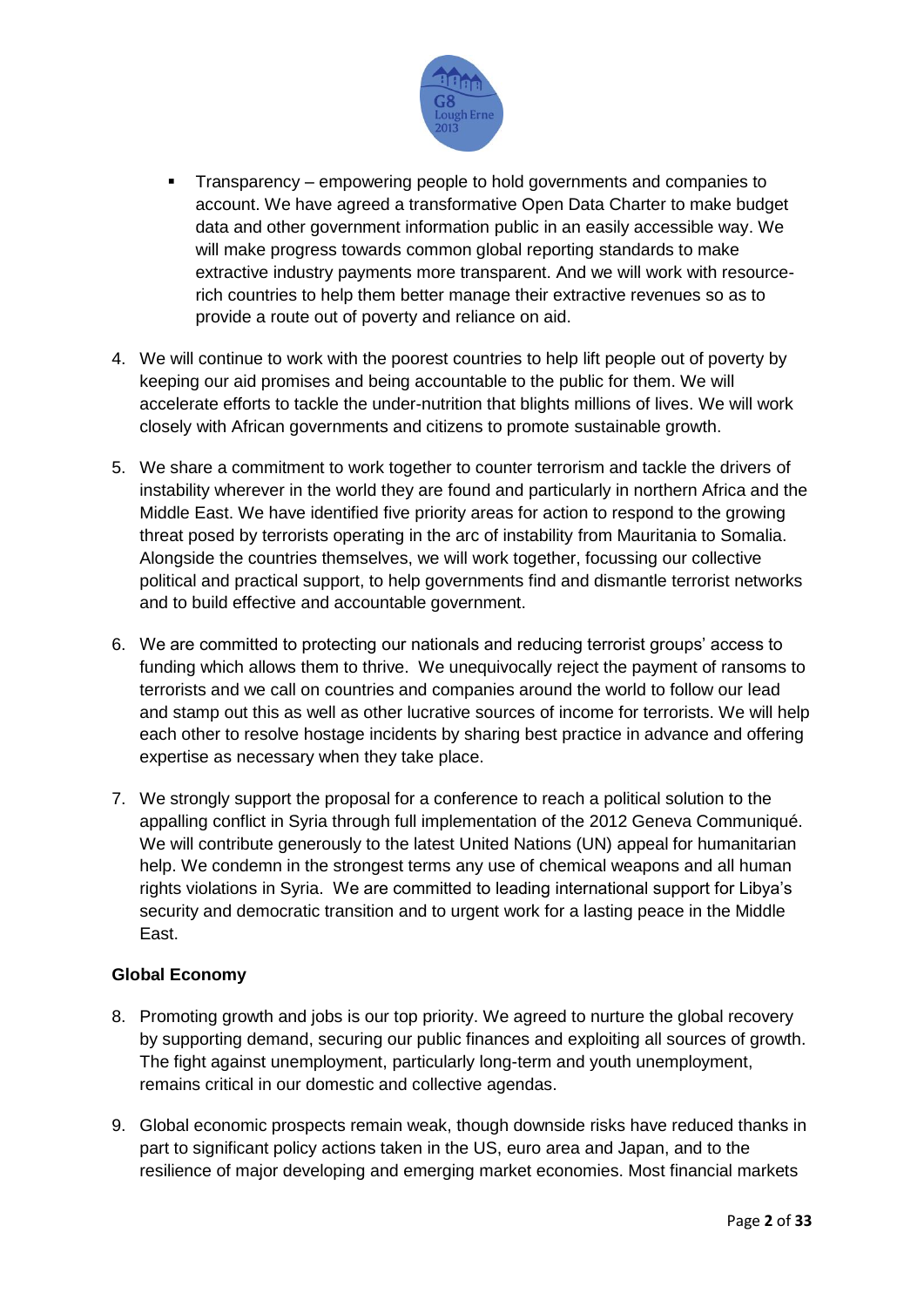

have seen marked gains as a result. However, this optimism is yet to be translated fully into broader improvements in economic activity and employment in most advanced economies. In fact, prospects for growth in some regions have weakened since the Camp David summit. While countries have taken steps to avoid the worst of the tail risks that faced the world economy in 2012, vulnerabilities remain in 2013, highlighting the need for countries to press ahead with the necessary reforms to restore sustainable growth and jobs.

- 10. Downside risks in the euro area have abated over the past year, but it remains in recession. Additional strengthening of the architecture of the European Economic and Monetary Union, including through the development of the agreed elements of a banking union, is strongly needed to contribute to further reducing financial fragmentation, and continued strengthening of banks' balance sheets. Fiscal sustainability and restoring financial stability need to go hand in hand with well-designed growth strategies, including growth-oriented structural reforms. The US recovery is continuing and the deficit is declining rapidly in the context of a continuing need for further progress towards balanced medium-term fiscal sustainability and targeted investments to enhance growth. Japan's growth will be supported by its near-term fiscal stimulus, bold monetary policy and recently announced strategy for promoting private investment. However, it will need to address the challenge of defining a credible medium-term fiscal plan. Some of our central banks have continued to use highly accommodative monetary policy to support their domestic economies, including through unconventional means such as quantitative easing. Russia is experiencing low unemployment and a favourable fiscal position, but more moderate global growth and volatile commodity prices will be a challenge.
- 11. In light of this background we are committed to taking further action now to restore confidence, encourage investment and job creation, support the recovery and reduce global imbalances. We agreed today that:
	- Decisive action is needed to nurture a sustainable recovery and restore the resilience of the global economy. Advanced economies need to balance supporting domestic demand with reforms to tackle structural weaknesses that weigh on growth, while implementing credible fiscal plans. We reaffirm our commitment to cooperate to achieve a lasting reduction in global imbalances, which surplus and deficit countries must address.
	- Monetary policy should continue to support the recovery and be directed towards domestic price stability, according to the respective mandates of central banks.
	- Restoring medium-term fiscal sustainability remains a priority. Fiscal policy should allow for near-term flexibility to accommodate economic conditions including through focusing on the structural deficit as appropriate. The pace of fiscal consolidation should be differentiated for our different national economic circumstances.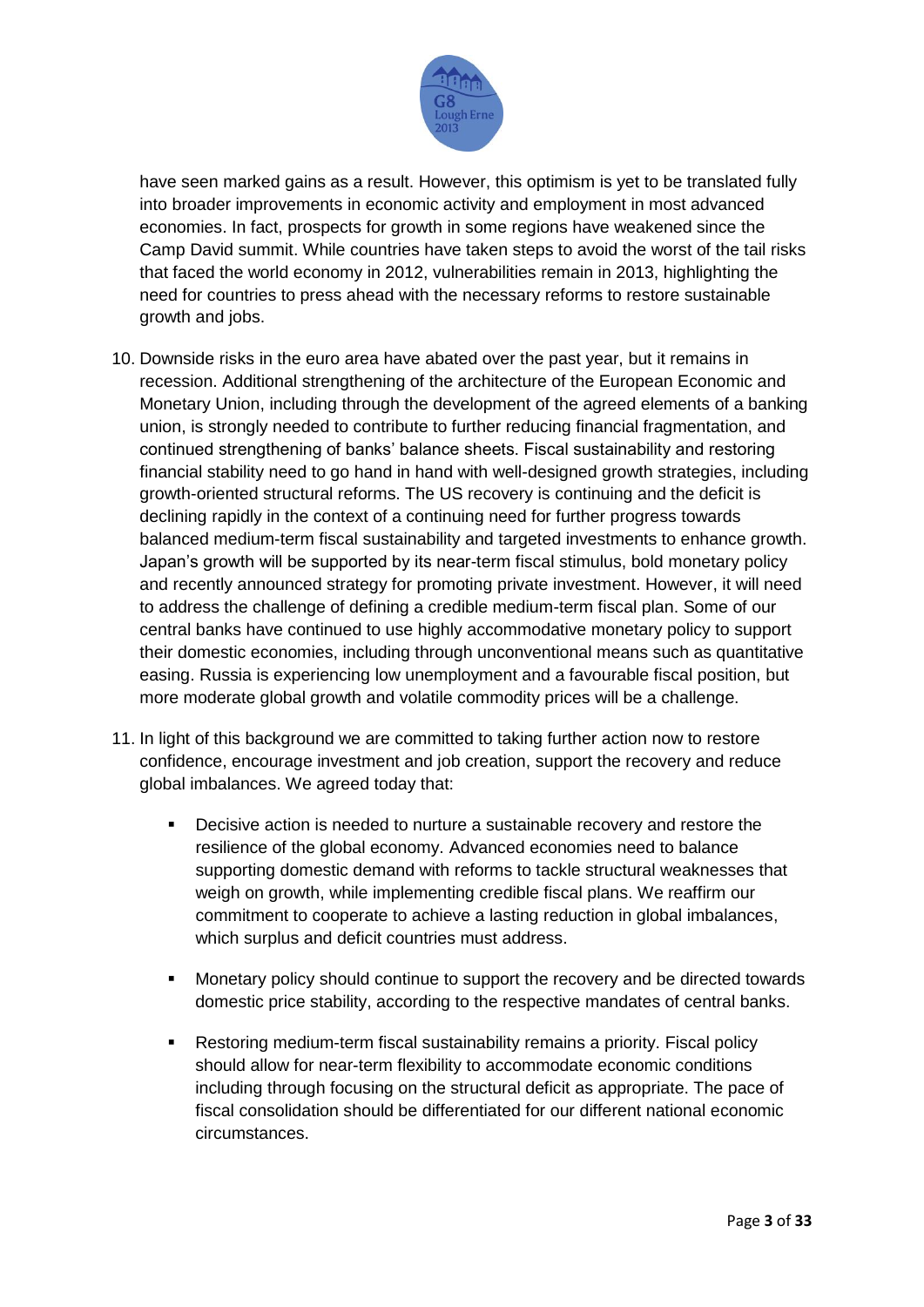

 Structural reforms are key to improving sustainable growth and long-term living standards, enhancing competitiveness, providing well-functioning credit channels for investment including by small and medium sized enterprises (SMEs) and strengthening confidence. Urgent and specific measures are needed to create quality jobs, particularly for the young and the long-term unemployed. We are all committed to make the necessary reforms in our own economies to support stronger financial systems, healthy labour markets, jobs and growth, and bolster world trade.

# **Trade**

- 12. Trade and investment are key engines of global economic growth, job creation and sustainable development. The nature of international trade is changing radically, with goods now increasingly produced within complex supply chains that use components from countries that span the globe. Today, nearly 60% of trade in goods is in components. Trade in services also makes a growing contribution to the global economy, and is increasingly bound up with trade in goods. This 21st century reality provides a powerful argument for driving forward free trade based on a fair, strong rules-based trading system, protecting and promoting investments, and deepening economic integration.
- 13. We are therefore committed to taking steps to unlock further the potential of trade and investment to boost growth, jobs and sustainable development. We will also keep our word to refrain from and roll back protectionist measures and support a further extension of the G20 standstill commitment. We call on others to do the same. We commit our support to efforts to liberalise trade in green goods and services, emphasising that progress in this area will boost green growth. In this regard we commend Asia-Pacific Economic Cooperation's (APEC) decision in September 2012 to reduce tariffs on environmental goods as an important contribution to this end.
- 14. As a demonstration of our commitment to open markets we will work to conclude deep, ambitious and genuinely liberalising bilateral, regional and plurilateral agreements. These agreements will address a broad range of issues in addition to tariff reductions, including behind-the-border barriers, rules, and regulatory coherence and better alignment of standards, all of which are central to unleashing the full potential of trade. Such deals will be consistent with and supportive of the WTO framework, acting as building blocks for future multilateral agreements in the WTO, which ultimately remain the most effective means of reducing trade barriers globally.
- 15. We reiterate our support for the central role of the WTO in setting the rules that underpin global trade, in bringing down the barriers to trade that currently inhibit global growth, in resisting and rolling back protectionism and in ensuring proper rules enforcement for a level playing field in world trade. We support the continued provision of an effective protectionism monitoring mechanism and measures to further strengthen the peer review process in the WTO. We welcome the new Director-General and pledge our support for efforts to build a strong agenda that maintains the centrality of the WTO.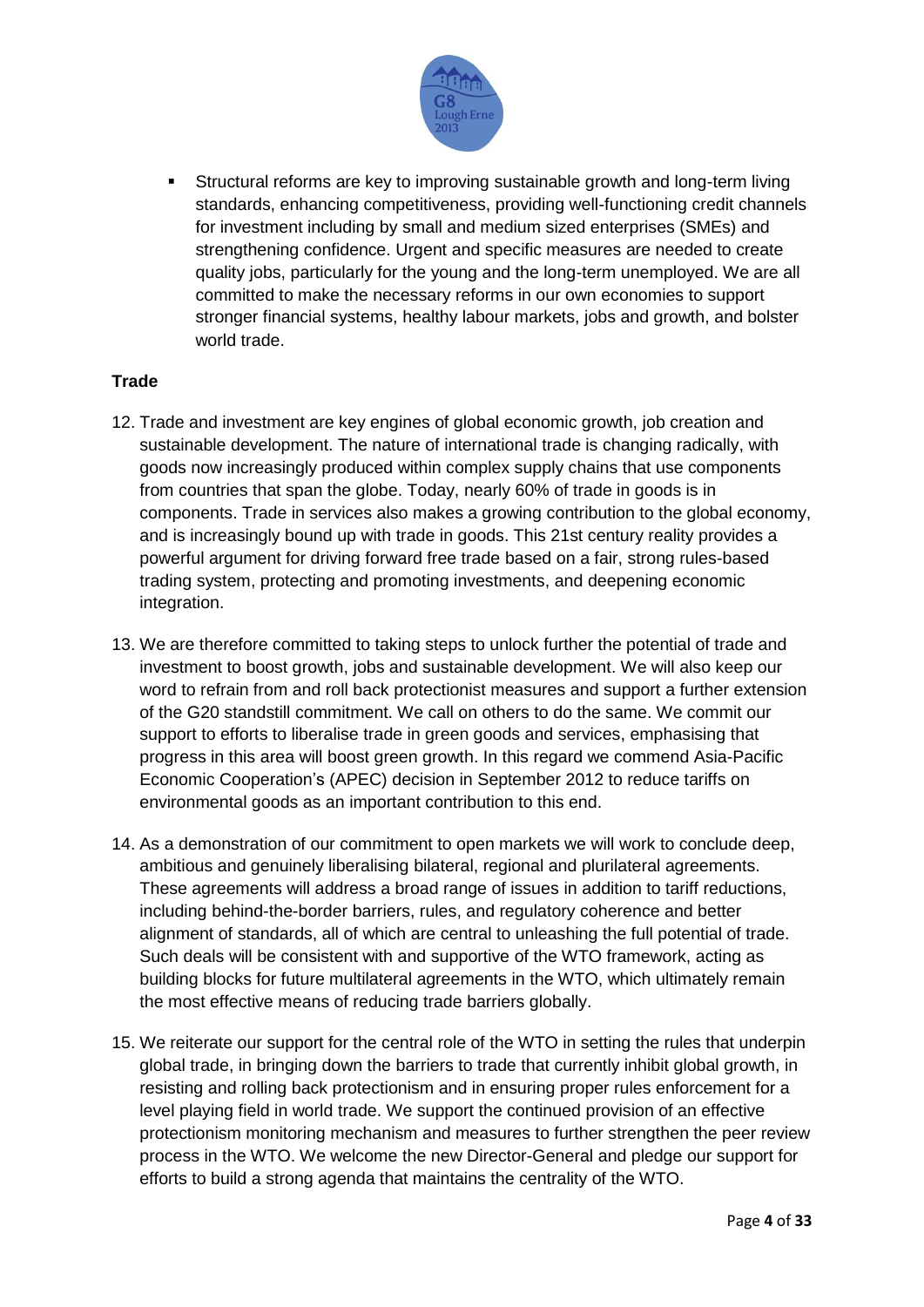

- 16. Cutting the costs of trade by reducing and streamlining bureaucracy at borders would benefit everyone and could boost the global economy by \$1 trillion. It would open new export opportunities for developing countries, boosting jobs and growth. Better border procedures will also improve customs and tax collection in developing countries. We will therefore make determined efforts to reach agreement at the 9th WTO Ministerial Conference in Bali in December on a package that has Trade Facilitation at its core. We note that achieving this goal requires contributions from all major WTO partners. A successful Bali Ministerial would pave the way for a reinvigorated WTO negotiating agenda.
- 17. Every Aid for Trade dollar spent on tackling trade bureaucracy can increase the recipient's trade by almost \$700 each year. We stand ready to continue to provide, within our current Aid for Trade commitments, substantial technical assistance and capacity building to help implement a WTO Trade Facilitation deal, in particular to the benefit of the Least Developed Countries. We will also be more transparent in reporting the aid we provide, and work with developing countries, especially the poorest, to ensure that resources are better matched to needs.

## **Africa Trade and Infrastructure**

- 18. Africa is the next emerging continent, with a growing share of the world's trade, investment and economic output. We have an historical opportunity to work with our African partners to help promote inclusive and resilient growth in Africa, through greater transparency, improved infrastructure, better trade facilitation, the elimination of trade barriers and the management of natural resources. We welcome the contribution of the Fifth Tokyo International Conference on African Development (TICADV) to advancing these objectives.
- 19. The G8 strongly welcomes Africa's own regional integration agenda, which would reduce barriers to trade and continue to unlock the internal potential of Africa. We support the African Union's (AU) Action Plan on Boosting Intra-African Trade (BIAT). Cutting transit times will boost African trade within the continent and with global markets. The G8 will work with African countries and regional economic communities to meet the AU's target of doubling intra-Africa trade and reducing crossing times at key border posts by 50% by 2022.
- 20. More effective border crossings and increased trade need investment in infrastructure, including transport, energy and telecommunications. In particular, better project preparation and risk mitigation efforts are required to boost private investment. The G8 commits to provide increased support for project preparation facilities for African regional infrastructure programmes and recognises the importance of the New Partnership for Africa's Development (NEPAD) Infrastructure Project Preparation Facility hosted by the African Development Bank and other similar mechanisms.
- 21. The G8 urges multilateral development institutions to establish and prioritise, as part of ongoing work on International Development Association-17, African Development Fund-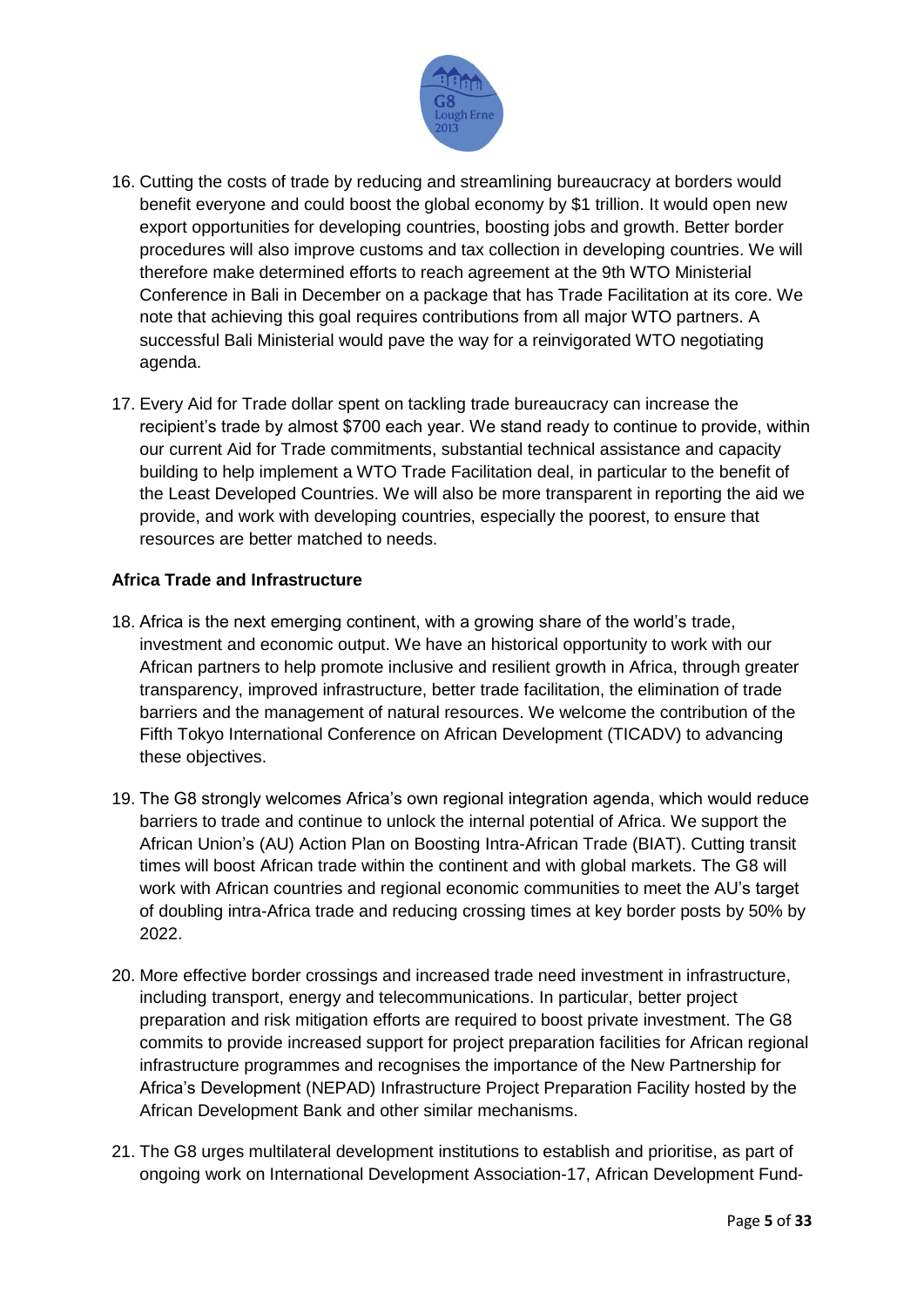

13 and European Development Fund-11 replenishments, more effective mechanisms for collaboration on project preparation, funding and risk mitigation for Africa's regional infrastructure programmes, such as the Programme for Infrastructure Development (PIDA). The G8 recognises the work being done by the G20 on financing for infrastructure in Africa.

22. The G8 commits to explore and identify in advance of our next meeting the further steps it can take together or individually, in collaboration with the private sector, International Financial Institutions (IFIs) and other international organisations to facilitate institutional investment flows into bankable trade-related infrastructure projects in developing countries.

## **Tax**

- 23. As we strive to maintain fiscal sustainability and to secure jobs and growth for our citizens, we commit to playing our part in developing global solutions to the problems of tax evasion and tax avoidance. We will act to restore confidence in the fairness and effectiveness of our international tax rules and practices, and to ensure that each country is able to collect taxes owing and that developing countries are also able to secure the benefits of progress made on this agenda.
- 24. We welcome the OECD work on addressing Base Erosion and Profit Shifting (BEPS) by multinational enterprises and emphasise the importance of the OECD developing an ambitious and comprehensive action plan for the Finance Ministers and Central Bank Governors of the G20 in July. We look forward to the OECD recommendations and commit to take the necessary individual and collective action. We agree to work together to address base erosion and profit shifting, and to ensure that international and our own tax rules do not allow or encourage any multinational enterprises to reduce overall taxes paid by artificially shifting profits to low-tax jurisdictions. The ongoing OECD work will involve continued engagement with all stakeholders, including developing countries.
- 25. Comprehensive and relevant information on the financial position of multinational enterprises aids all tax administrations effectively to identify and assess tax risks. The information would be of greatest use to tax authorities, including those of developing countries, if it were presented in a standardised format focusing on high level information on the global allocation of profits and taxes paid. We call on the OECD to develop a common template for country-by-country reporting to tax authorities by major multinational enterprises, taking account of concerns regarding non-cooperative jurisdictions. This will improve the flow of information between multinational enterprises and tax authorities in the countries in which the multinationals operate to enhance transparency and improve risk assessment.
- 26. A critical tool in the fight against tax evasion is the exchange of information between jurisdictions. We see recent developments in tax transparency as setting a new standard and commit to developing a single truly global model for multilateral and bilateral automatic tax information exchange building on existing systems. We support the OECD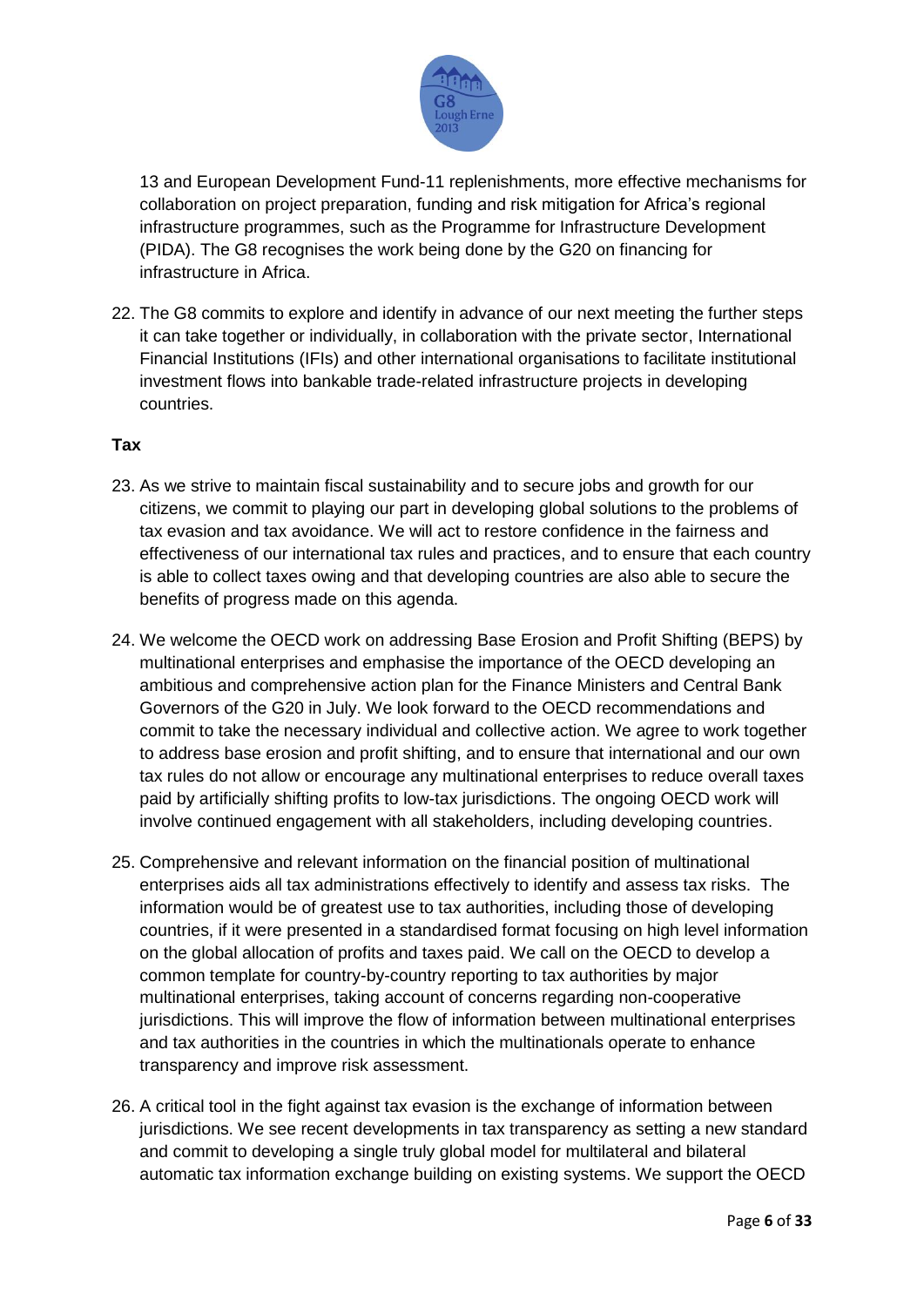

report on the practicalities of implementation of multilateral automatic exchange and will work together with the OECD and in the G20 to implement its recommendations urgently. We call on all jurisdictions to adopt and effectively implement this new single global standard at the earliest opportunity. It is important that all jurisdictions, including developing countries, benefit from this new standard in information exchange. We therefore call on the OECD to work to ensure that the relevant systems and processes are as accessible as possible to help enable all countries to implement this new standard.

# **Tax and Development**

- 27. It is in everyone's interests for developing countries to be able to: strengthen their tax base to help create stable and sustainable states; improve their ability to fund their budgets through their own domestic revenues; and increase ownership of their own development processes. We will continue to provide practical support to developing countries' efforts to build capacity to collect the taxes owed to them and to engage in and benefit from changing global standards on exchange of information, including automatic exchange of information. We call on all jurisdictions to join the Global Forum on Transparency and Exchange of Information for Tax Purposes and the Multilateral Convention and we will continue to provide practical support for developing countries seeking to join the Global Forum. We each commit to continue to share our expertise, help build capacity, including by engaging in long-term partnership programmes to secure success.
- 28. We welcome the OECD's feasibility study for its Tax Inspectors Without Borders proposal to assist tax administrations investigate specific and complex tax cases. We will take practical steps to support this initiative, including by making tax experts available.
- 29. The ability of tax administrations to compare relevant price information across jurisdictions is essential for the effective operation of transfer pricing rules, and a lack of data on comparable transactions is a significant issue for effective tax collection, particularly in developing countries. We ask the OECD to find ways to address the concerns expressed by developing countries on the quality and availability of the information on comparable transactions that is needed to administer transfer pricing effectively.

# **Transparency of companies and legal arrangements**

30. A lack of knowledge about who ultimately controls, owns and profits from companies and legal arrangements, including trusts, not only assists those who seek to evade tax, but also those who seek to launder the proceeds of crime, often across borders. Shell companies can be misused to facilitate illicit financial flows stemming from corruption, tax evasion and money laundering. Misuse of shell companies can be a severe impediment to sustainable economic growth and sound governance. We will make a concerted and collective effort to tackle this issue and improve the transparency of companies and legal arrangements. Improving transparency will also improve the investment climate; ease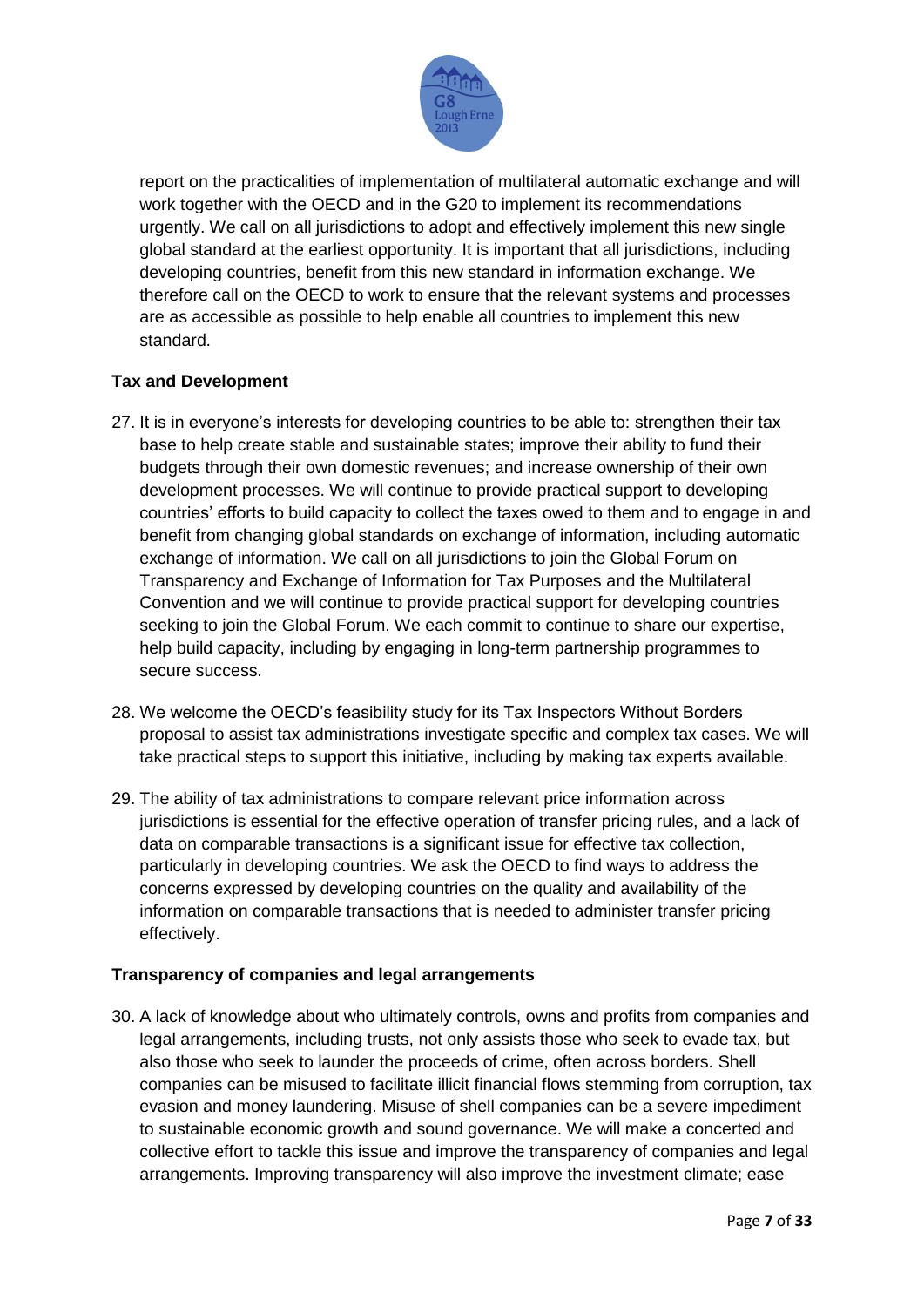

the security of doing business and tackle corruption and bribery. It will support law enforcement's efforts to pursue criminal networks, enforce sanctions, and identify and recover stolen assets.

31. We are determined to take action to tackle the misuse of companies and legal arrangements. We will lead by example in our implementation of the Financial Action Task Force (FATF) standards. We today agreed to publish national Action Plans based on common principles (annexed). Subject to our different constitutional circumstances, these Action Plans set out the concrete action, with respect to money laundering and tax evasion, each of us will take to tackle this issue to ensure that companies know who really owns and controls them by requiring companies to obtain and hold information on their beneficial ownership, and to ensure that this information is available in a timely fashion to law enforcement, tax collection agencies and other relevant authorities as appropriate, including financial intelligence units, for example through central registries; and by ensuring trustees know the beneficial ownership information regarding the trust and that law enforcement, tax collection agencies and other relevant authorities as appropriate, including financial intelligence units, can access this information. We will work with our FATF partners to ensure ambitious progress at a global level, including by prioritising the assessment of relevant FATF recommendations.

## **Anti-Money Laundering**

- 32. Our financial systems are exposed to significant risks from money laundering and terrorist financing. We fully support the FATF Standards and commit to implementing them effectively. We support the FATF's identification and monitoring of high risk jurisdictions with strategic anti-money laundering and counter-terrorist financing (AML/CFT) deficiencies, and encourage all countries to take measures to ensure they meet the FATF standards. We are committed to ensuring proportionate and effective supervision and enforcement of our AML/CFT requirements to ensure corporate wrongdoers are held to account.
- 33. Taking measures to enhance financial transparency would also improve the opportunities for African business and for markets to expand. As African economies grow, African financial institutions will increasingly risk exposure to illicit financial activity, affecting the opportunities for African business and markets to expand. We will hold the first Public-Private Sector Dialogue with Eastern and Southern African nations on 6-8 September in Swakopmund, Namibia, involving governments and financial institutions from the G8 and the region. This will provide a platform for greater ongoing collaboration, dialogue and public-private sector partnership, and we will consider extending the Dialogue to other regions on an annual basis.

# **Extractives**

34. Natural resources have the potential, if developed and managed responsibly, in line with internationally recognised environmental and social standards, to be a key driver of strong and sustainable growth, especially in developing countries with an abundance of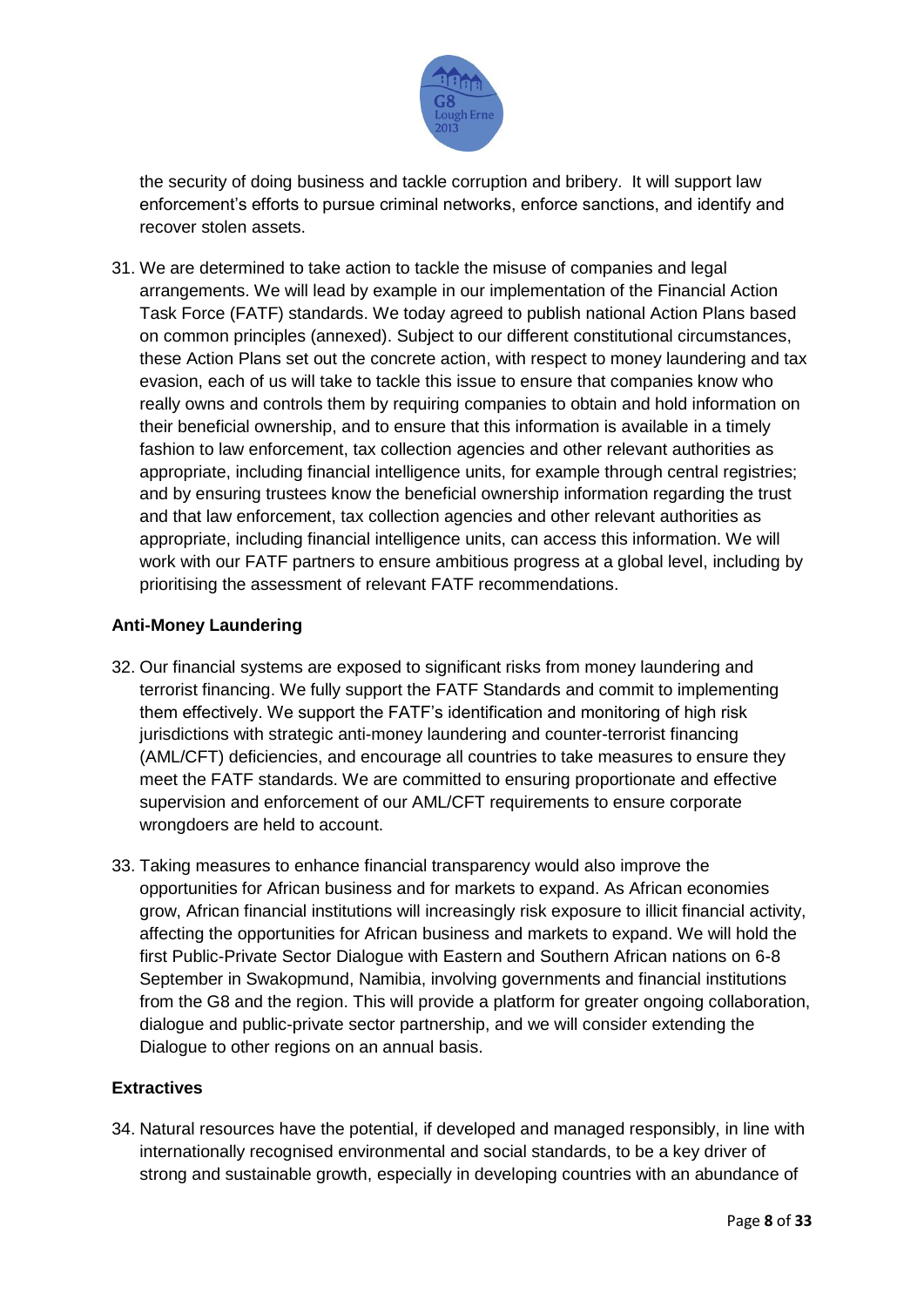

natural resources. To illustrate, oil exports in 2010 from a single African country exceeded total net aid to sub-Saharan Africa. These resources offer a long term route out of poverty for many developing countries and an opportunity to reduce dependence on external assistance.

- 35. However, the lack of strong systems of transparency and accountability in the management of the extractive sector in some resource-rich countries has too often allowed revenues to be diverted from high-priority national needs. Raising global standards of transparency in the extractive sector and building the capacity of countries to manage their resources effectively will improve accountability, reduce the space for corruption and other illicit activities and ensure that citizens benefit fully from the extraction of natural resources.
- 36. The G8 will take action to raise global standards for extractives transparency and make progress towards common global reporting standards, both for countries with significant domestic extractive industries and the home countries of large multinational extractives corporations. Under such common standards companies would be required to report on extractives payments, governments would take steps to ensure disclosure compliance, and those governments that wish to move towards the Extractives Industries Transparency Initiative (EITI) standard will voluntarily report their revenues. This would reduce reporting burdens on businesses, help to fight corruption, and encourage more effective and efficient investment, including in developing countries.
- 37. Thirty-nine countries have signed up to the EITI, which increases transparency and accountability in the payments companies make and the revenues governments receive for their natural resources. We welcome the new EITI rules adopted in May, which aim to increase the coverage and accessibility of data produced by EITI countries and ensure that participating countries are held to a high standard. We encourage other countries to sign up to the EITI.
- 38. The US has adopted legislation requiring certain publicly traded extractives companies to report their payments to governments around the world. The EU Accounting and Transparency Directives will introduce equivalent standards for EU Member States. EU G8 members will quickly implement the EU Accounting and Transparency Directives. These will require mandatory reporting of payments to governments by all listed and large unlisted extractive companies in the EU to all governments, and are consistent with section 1504 of the US Dodd Frank legislation and the new EITI standard. The US, UK and France will seek candidacy status for the new EITI standard by 2014. Canada will launch consultations with stakeholders across Canada with a view to developing an equivalent mandatory reporting regime for extractive companies within the next two years. Italy will seek candidacy status for the new EITI standard as soon as possible. Germany is planning to test EITI implementation in a pilot region in view of a future candidacy as implementation country. Russia and Japan support the goal of EITI and will encourage national companies to become supporters.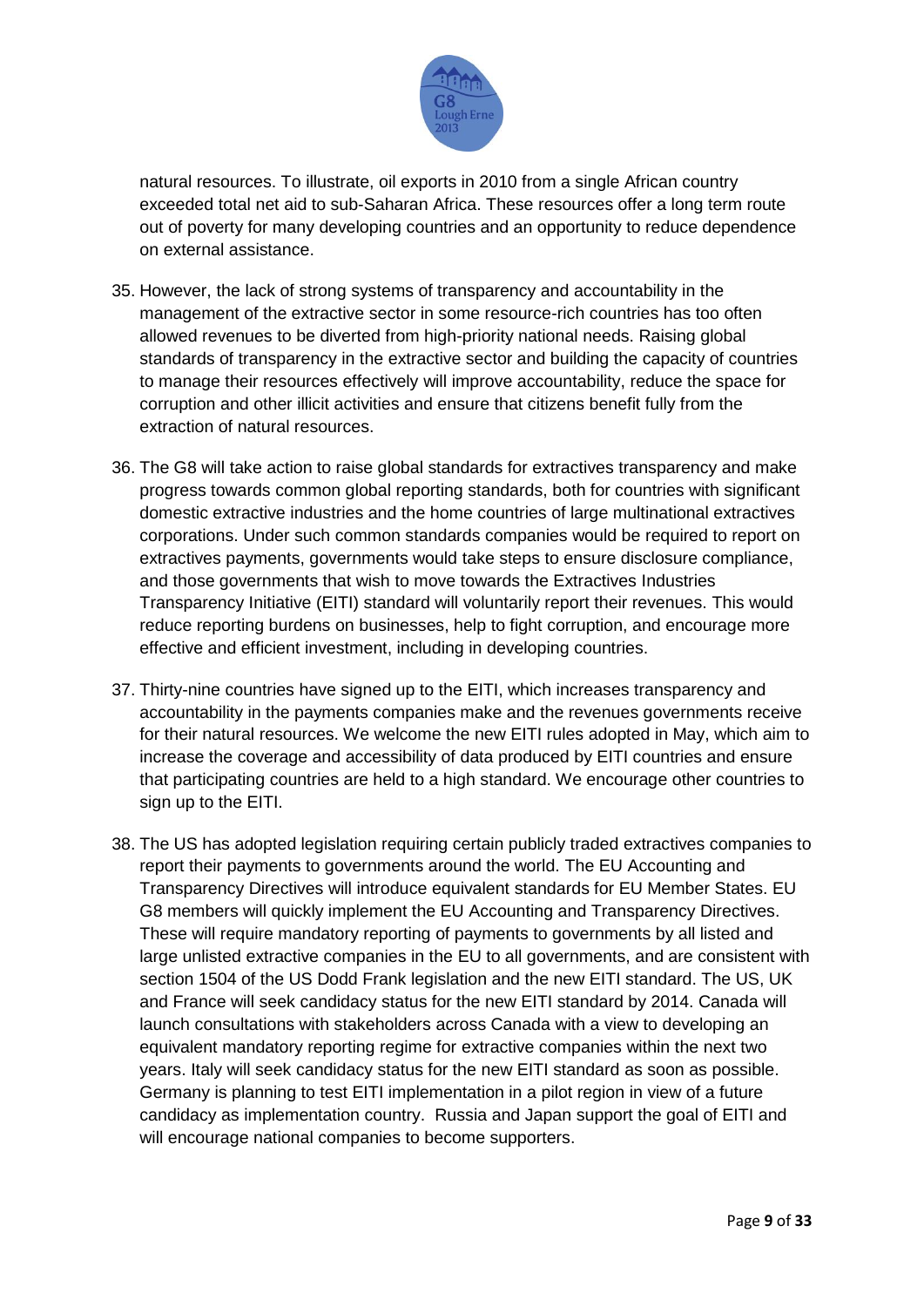

- 39. We encourage other countries that host major multinational or state-owned enterprises that invest abroad to implement equivalent mandatory reporting rules with a view to creating an international reporting regime that avoids duplicate reporting burdens on business. These global standards should move towards project-level reporting.
- 40. As part of our commitment to extractives transparency, we continue to support responsible, conflict-free sourcing of minerals from conflict-affected regions, including gold, diamonds and other precious stones. We will promote positive economic development and responsible sourcing in the artisanal mining sector, particularly from conflict and high-risk areas. We reaffirm our continued support for the OECD Due Diligence Guidance for Responsible Supply Chains of Minerals from Conflict-Affected and High-Risk Areas, and the International Conference of the Great Lakes Regional Certification Mechanism as part of global multilateral, multi-stakeholder efforts to combat the trade in conflict minerals through certification, responsible business conduct and respect for human rights. We also reaffirm our support for the Kimberley Process as the global, multi-stakeholder initiative to curb the trade in "conflict diamonds" and encourage the Kimberley Process to resolve discussions concerning the definition of "conflict diamond".
- 41. We welcome the leadership of the AU and the Intergovernmental Forum on Mining in promoting good governance and transparency in the extractive sector including through the African Mining Vision, the African Mineral Development Centre and the Mining Policy Framework. We also welcome the increasing interest of the NEPAD on these issues. The technical assistance provided to strengthen the capacities of the developing countries to negotiate natural resources contracts is paramount. We welcome the financial support provided to the African Development Bank's African Legal Support Facility and the Facility for Fair Exploitation of Extractive Resources in Africa, and encourage other countries to commit to these facilities. In support of such initiatives, we will partner with resource rich developing countries, the private sector and civil society to strengthen capacity and increase transparency in the extractive sectors.
- 42. We have this week launched initial partnerships with Burkina Faso (France), Colombia (EU), Ghana (UK), Mongolia (Germany), Burma/Myanmar (US), Guinea (US), Peru (Canada) and Tanzania (Canada). Italy is on track to finalise a partnership with an African country. They will be tailored to the needs of each country and support national development plans with the objective of improving transparency and governance in the extractive sector by 2015.

#### **Land**

43. Weak land governance and property rights systems can lead to opaque land deals, which facilitate corruption and undercut responsible actors seeking access to land for productive investment. Weak governance in many developing countries allows unproductive land speculation and undermines agricultural productivity. Increasing security of land rights and transparency of land governance fosters participation of citizens, contributes to government accountability, reduces costs for businesses, and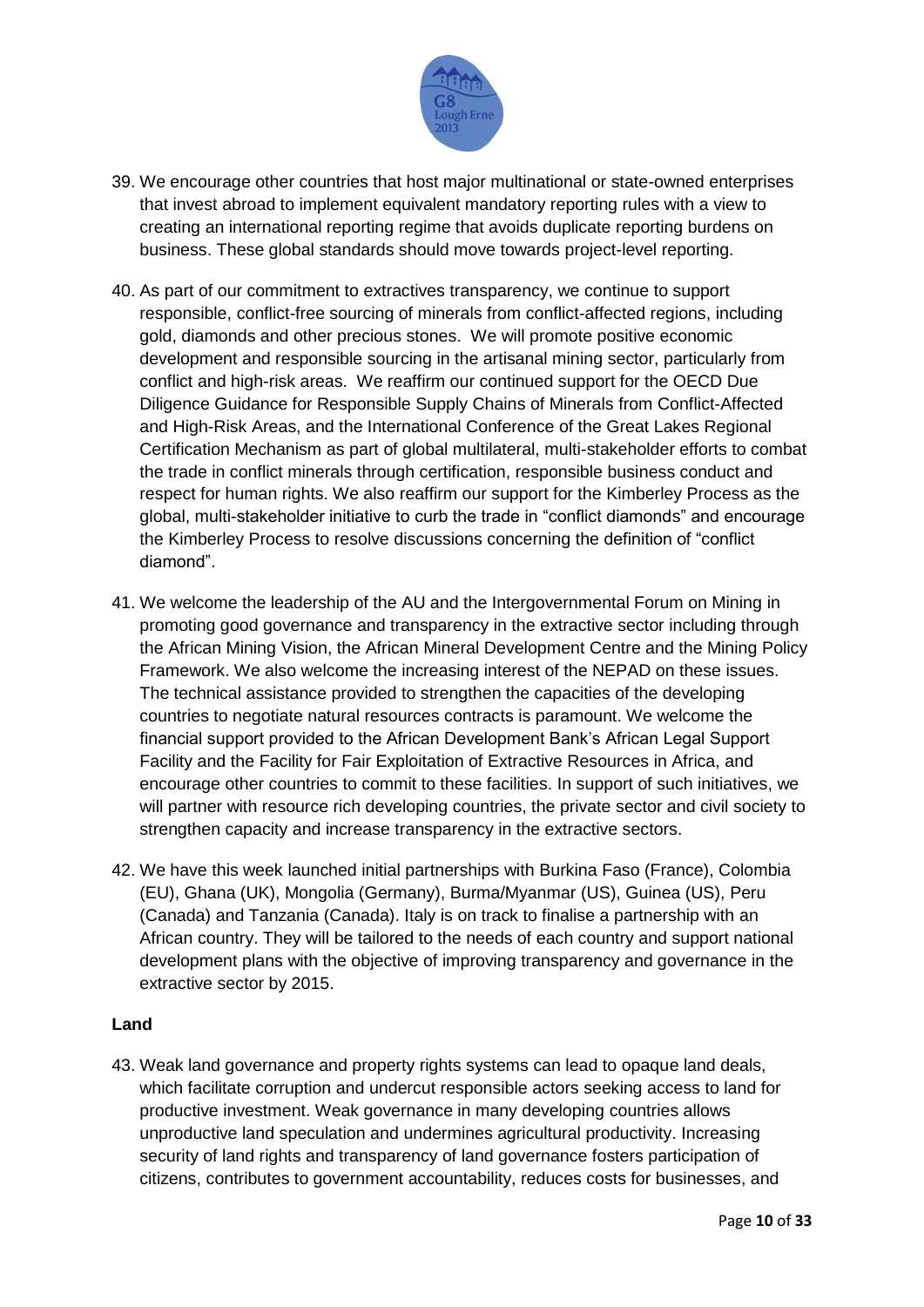

strengthens the climate for responsible investment. We welcome global activities to improve land tenure governance, including through access to information and participation of citizens in decision making. We acknowledge the importance of multilateral efforts to promote greater land transparency, in particular, the role of the Food and Agriculture Organisation (FAO) in providing global policy guidance for good land governance and transparency. We welcome the launch of the consultations on the principles for Responsible Agricultural Investment (rai), highlighting that good governance in the land sector is central to rural development, food security and sustainable public and private agricultural investment.

- 44. We will support greater transparency in land transactions including at early stages, and increased capacity to develop good land governance systems in developing countries. Last year, the G8 welcomed the UN Committee on World Food Security's Voluntary Guidelines on the Responsible Governance of Tenure of Land, Fisheries and Forests in the Context of National Food Security (VGGT). To implement them, and to support regional processes such as the Land Policy Initiative of the AU, this year we are establishing partnerships with certain developing countries and relevant international organisations to accelerate and target support to countries' existing land governance programmes in conjunction with businesses, in particular farmers, and civil society.
- 45. We have this week launched initial partnerships with Burkina Faso (US), South Sudan (EU), Namibia (Germany), Nigeria (UK), Niger (EU), Senegal (France) and Tanzania (UK). They will be tailored to the needs of each country and support national development plans with the objective of improving land governance and in particular transparency in land transactions by 2015. In addition, Japan and Italy are providing increased support through FAO and World Bank to support implementation of the VGGT in developing countries.

# **Open Data**

- 46. Open government data are an essential resource of the information age. Moving data into the public sphere can improve the lives of citizens, and increasing access to these data can drive innovation, economic growth and the creation of good jobs. Making government data publicly available by default and reusable free of charge in machinereadable, readily-accessible, open formats, and describing these data clearly so that the public can readily understand their contents and meanings, generates new fuel for innovation by private sector innovators, entrepreneurs, and non-governmental organisations. Open data also increase awareness about how countries' natural resources are used, how extractives revenues are spent, and how land is transacted and managed.
- 47. We have today agreed and published an Open Data Charter (annexed) with the following principles:
	- Open Data by Default foster expectations that government data be published openly while continuing to safeguard privacy;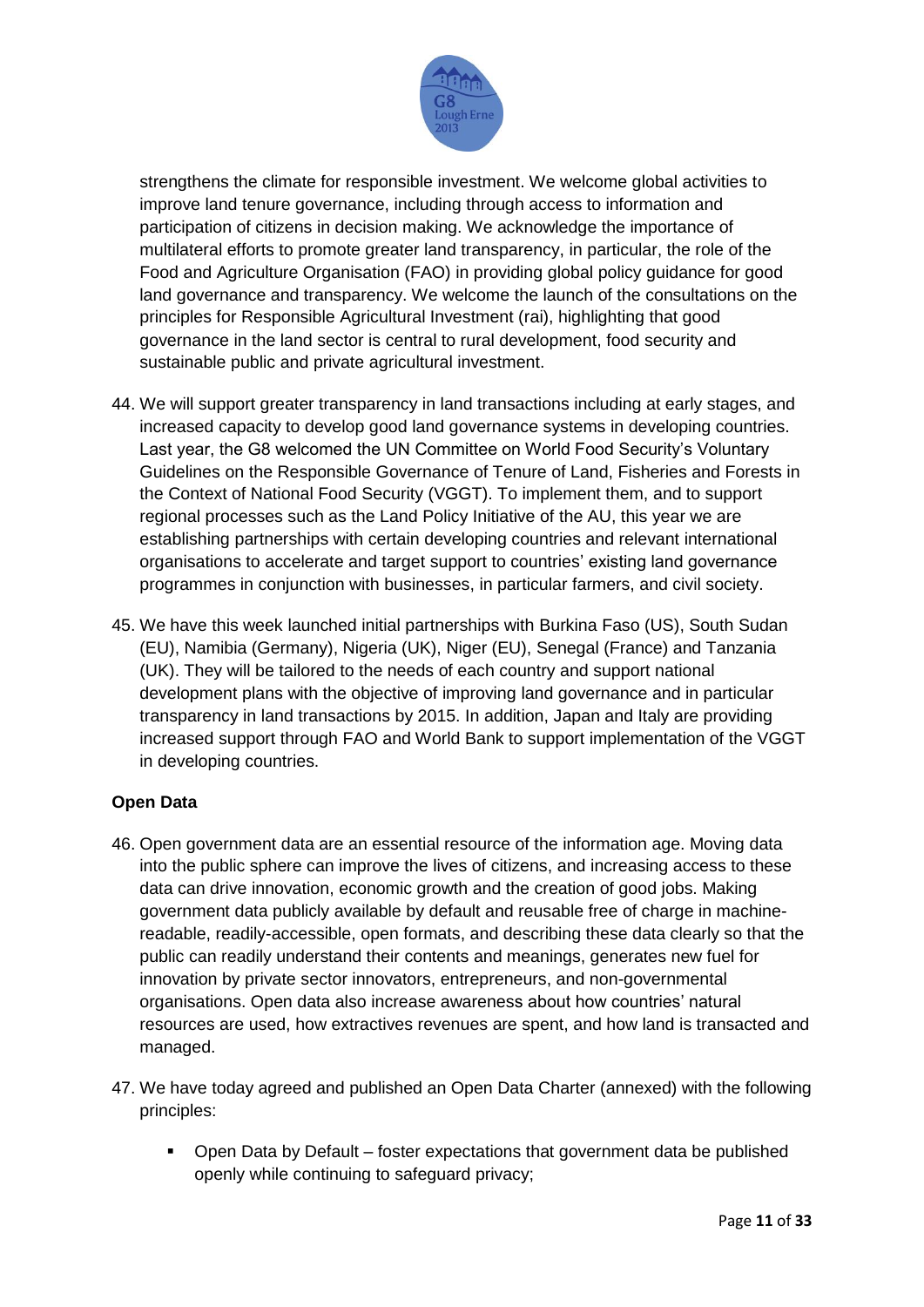

- Quality and Quantity release quality, timely and well described open data;
- Useable by All release as much data in as many open formats as possible;
- Releasing Data for Improved Governance share expertise and be transparent about data collection, standards and publishing processes;
- Releasing Data for Innovation consult with users and empower future generations of innovators.
- 48. This Open Data Charter will increase the supply of open government data across a number of key categories including health, environment and transport; support democratic processes; and ensure that all data supplied are easy to use. We encourage others to adopt this Charter. G8 members will, by the end of this year, develop action plans, with a view to implementation of the Charter and technical annex by the end of 2015 at the latest. We will review progress at our next meeting in 2014.
- 49. In keeping with the Open Data Charter principles, transparent data on G8 development assistance are also essential for accountability. We have all agreed to implement the Busan Common Standard on Aid Transparency, including both the Creditor Reporting System of the OECD Development Assistance Committee and the International Aid Transparency Initiative (IATI), by 2015. To show greater G8 leadership we will ensure data on G8 development assistance is open, timely, comprehensive and comparable.
- 50. G8 members should over time apply the Busan common transparency standards to their respective Development Finance Institutions and international public climate finance flows consistent with the reporting of climate finance under the UN Framework Convention on Climate Change (UNFCCC).

# **Accountability**

- 51. We are committed to holding ourselves to account for the promises we have made in an open and transparent way as agreed at L'Aquila in 2009. We welcome the Lough Erne Accountability Report 2013 – a comprehensive report covering the 56 development commitments that were the subject of the 2010 Comprehensive Accountability Report and the additional commitments Leaders made at Muskoka, Deauville, and Camp David Summits. We reaffirm our determination to continue working with partner countries and other stakeholders to end extreme poverty, building on our shared experiences and addressing new challenges under country-owned strategies. Transparency and mutual accountability remain cornerstones of our approach.
- 52. The Report shows good progress in areas such as supporting maternal and child health; access to clean water; improving food security; and helping to build peace and security, particularly in Africa. But it also identifies that more action is required to deliver on our promises in some areas. In addition to working on existing commitments, we also recognise the need to face up to and address new challenges in close partnership with others.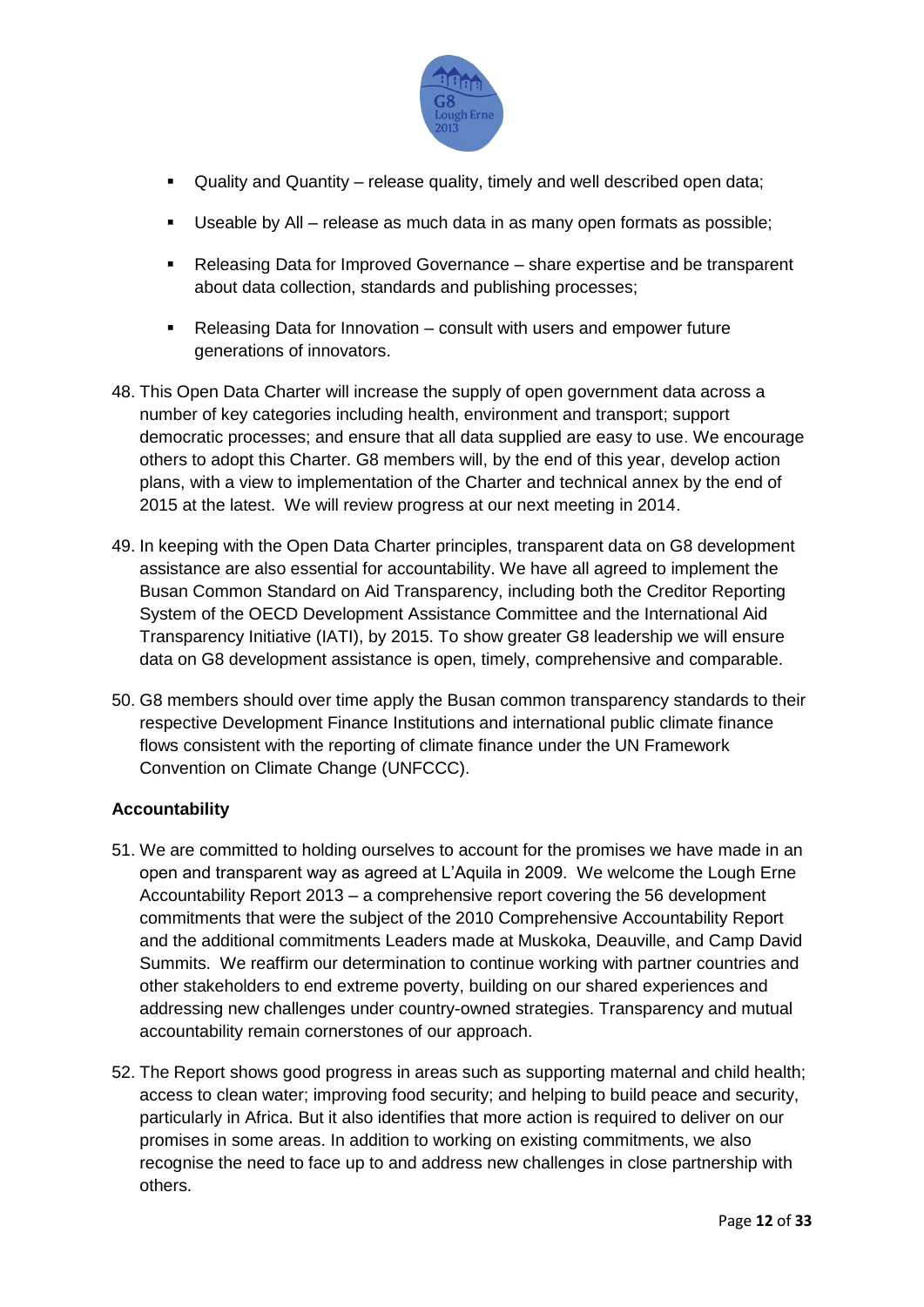

# **Food Security and Nutrition**

- 53. G8 members reaffirm their commitment to respond with the scale and urgency needed to achieve sustainable global food and nutrition security, and note that we have met our financial pledges made at L'Aquila in 2009 and will work to complete disbursements. We reaffirm our commitment to the New Alliance for Food Security and Nutrition and welcome progress since its launch in 2012. We reaffirm our commitment to the Comprehensive Africa Agriculture Development Programme (CAADP) as the guiding framework for agricultural transformation in Africa, recognising the New Alliance as a means to increase private sector investment in support of CAADP Country Investment Plans. We will build on the achievements of the US G8 Presidency by advancing action in four areas:
	- Leadership by reinforcing African ownership and establishing the Leadership Council as the primary oversight body for the New Alliance;
	- Accountability by agreeing a credible and effective way to track and report transparently on progress, aligned with the CAADP monitoring framework;
	- **Expansion by expanding participation in the New Alliance by African countries,** global and African private sector, and development partners;
	- Deepening impact by ensuring that investments have a measurable impact on reducing poverty and malnutrition, particularly for smallholders and women, and are made responsibly and support the sustainable use of natural resources.
- 54. The progress report to the New Alliance Leadership Council highlights the creation of partnership agreements in six African countries; progress made implementing policy reforms and catalysing private sector investment; and the launch of tools to mobilise capital, improve access to new technology, manage risk and improve nutrition. We welcome expansion of the New Alliance to include Nigeria, Benin and Malawi and the initial steps to develop a new Cooperation Framework with Senegal. We recognise the critical role played by smallholder farmers, especially women. We welcome the establishment of a robust system to track results integrated into the CAADP monitoring framework. G8 Members continue to support the Global Agriculture and Food Security Programme to finance country-owned agricultural development activities, especially those that achieve positive nutrition outcomes, and to leverage greater flows of private capital to smallholder farmers and agribusinesses in low-income countries.
- 55. We welcome the recently announced Global Nutrition for Growth Compact which commits to under-nutrition reduction targets for 2020. We also welcome the financial and policy commitments to accelerate progress towards ending under-nutrition for women and young children. Progress on these commitments should be regularly reported and reviewed, including through the Scaling-Up Nutrition Movement, which we continue to support.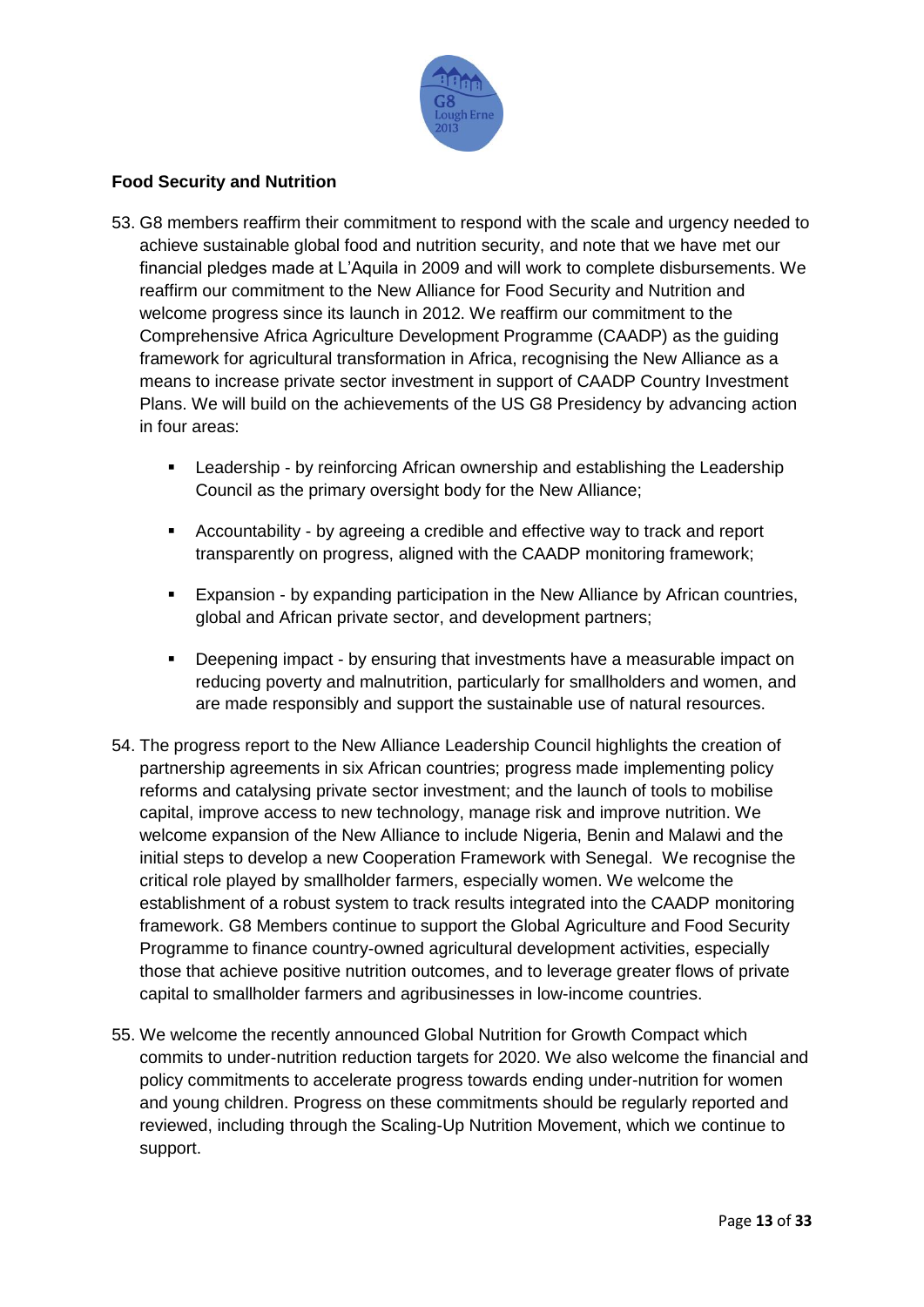

# **Climate Change**

- 56. Climate change is one of the foremost challenges for our future economic growth and well-being. We remain strongly committed to addressing the urgent need to reduce greenhouse gas emissions significantly by 2020 and to pursue our low carbon path afterwards, with a view to doing our part to limit effectively the increase in global temperature below 2ºC above pre-industrial levels, consistent with science.
- 57. We will pursue ambitious and transparent action, both domestically and internationally, in the UNFCCC, complemented by actions addressed through other relevant fora, including but not limited to:
	- **the Major Economies Forum (MEF), where we will work with our partners to** secure progress on the MEF Action Agenda and to overcome differences on the road to the global deal in 2015;
	- **the International Civil Aviation Organisation (ICAO), where we call for the** agreement at the Assembly in September 2013 on an ambitious package related to both market-based and non-market based measures to address rising aviation emissions;
	- **•** the International Maritime Organisation (IMO), where we continue to work together on further measures to address the issue of shipping emissions;
	- the Climate and Clean Air Coalition which we all committed to join at our last Summit, where we will build on the eight global initiatives already begun and further develop the scientific evidence base and private sector involvement.
- 58. We recognise climate change as a contributing factor in increased economic and security risks globally. The G8 has agreed to consider means to better respond to this challenge and its associated risks, recalling that international climate policy and sustainable economic development are mutually reinforcing.
- 59. In the UNFCCC we will work to ensure that a new protocol, another legal instrument or an agreed outcome with legal force under the Convention applicable to all parties is adopted by 2015, to come into effect and be implemented from 2020. We also note with grave concern the gap between current country pledges and what is needed, and will work towards increasing mitigation ambition in the period to 2020. We reiterate our commitment to the developed countries' goal of mobilising jointly \$100billion of climate finance per year by 2020 from a wide variety of sources in the context of meaningful mitigation actions and transparency on implementation and are advancing our efforts to continue to improve the transparency of international climate finance flows. We welcome the efforts of the Secretary-General of the United Nations to mobilise political will through 2014 towards a successful global agreement in 2015 during the Conference of the Parties that France stands ready to host. We look forward to the fifth Assessment Report of the International Panel on Climate Change (IPCC).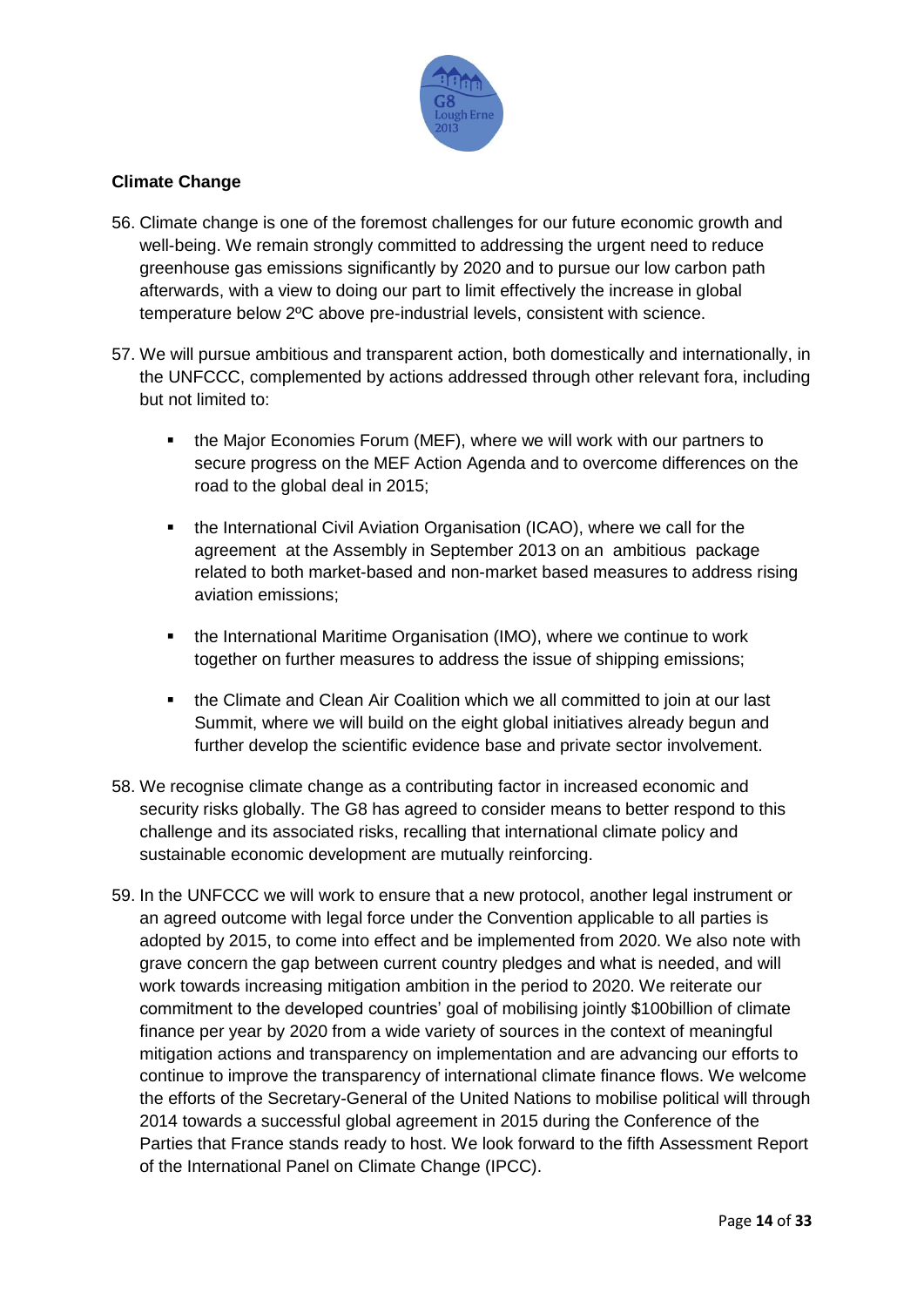

# **Deauville Partnership with Arab Countries in Transition**

- 60. The aspirations of the people of the Middle East and North Africa (MENA) for freedom, dignity and opportunity remain undiminished. Progress has been achieved. But the region continues to face serious challenges. We pledge our continued support for the political and economic reforms in the region and encourage Leaders of Arab Countries in Transition to continue to make progress through the difficult transition toward democracy, prosperity, open economies and more inclusive societies, including respect for the rights of women and girls and the right to practice religious faith in safety and security.
- 61. Through co-ordinated bilateral and multilateral support, we will help countries in transition work towards achieving the economic stability, structural reform, and good governance and anti-corruption reforms necessary to enable sustainable and inclusive growth and create jobs.
- 62. We will continue to support country-led reforms, including projects to support institutional reform, enhanced trade, investment and job creation, including through the MENA Transition Fund, alongside other support from Partners. We welcome the approval of around \$100million of projects in the Fund's first year of operation and encourage partners to deliver on pledges made to date and to increase contributions to ensure the initial capitalization of \$250million is met. We further welcome and encourage new donors to the Fund beyond the Partnership.
- 63. We will continue to support greater trade, investment and economic integration in the region, including through ambitious bilateral trade and investment agreements and improved access to capital for governments and businesses. We hope soon to welcome Yemen into the WTO and support Libya's path to accession. We welcome the investments in the region by the IFIs and international organisations. We welcome the imminent ratification by all members of the extension of the European Bank for Reconstruction and Development's geographical mandate to facilitate further investment in transition countries. We recognise the critical role played by young people, women and SMEs in economic stability and growth. We will continue to work with the IFIs to take forward the SME action plans in parallel with a new initiative to provide mentoring support to SMEs.
- 64. We reiterate our high level of commitment to return stolen assets to countries in transition, including through participation in the Arab Forum on Asset Recovery. We will continue to strengthen cooperation on bilateral casework and develop further the collaboration among our practitioners. Each G8 country will present a road-map by the second Arab Forum on Asset Recovery (AFAR II) in October 2013 that sets out the steps we are taking to meet our commitments under the 2012 Asset Recovery Action Plan. We will enhance coordination in our provision of capacity-building and technical assistance. We will work to agree and adopt principles of good practice in the transliteration of Arabic names in our legal documents by AFAR II. We will support the development of an active law-enforcement network on asset recovery in the Middle East/North Africa region.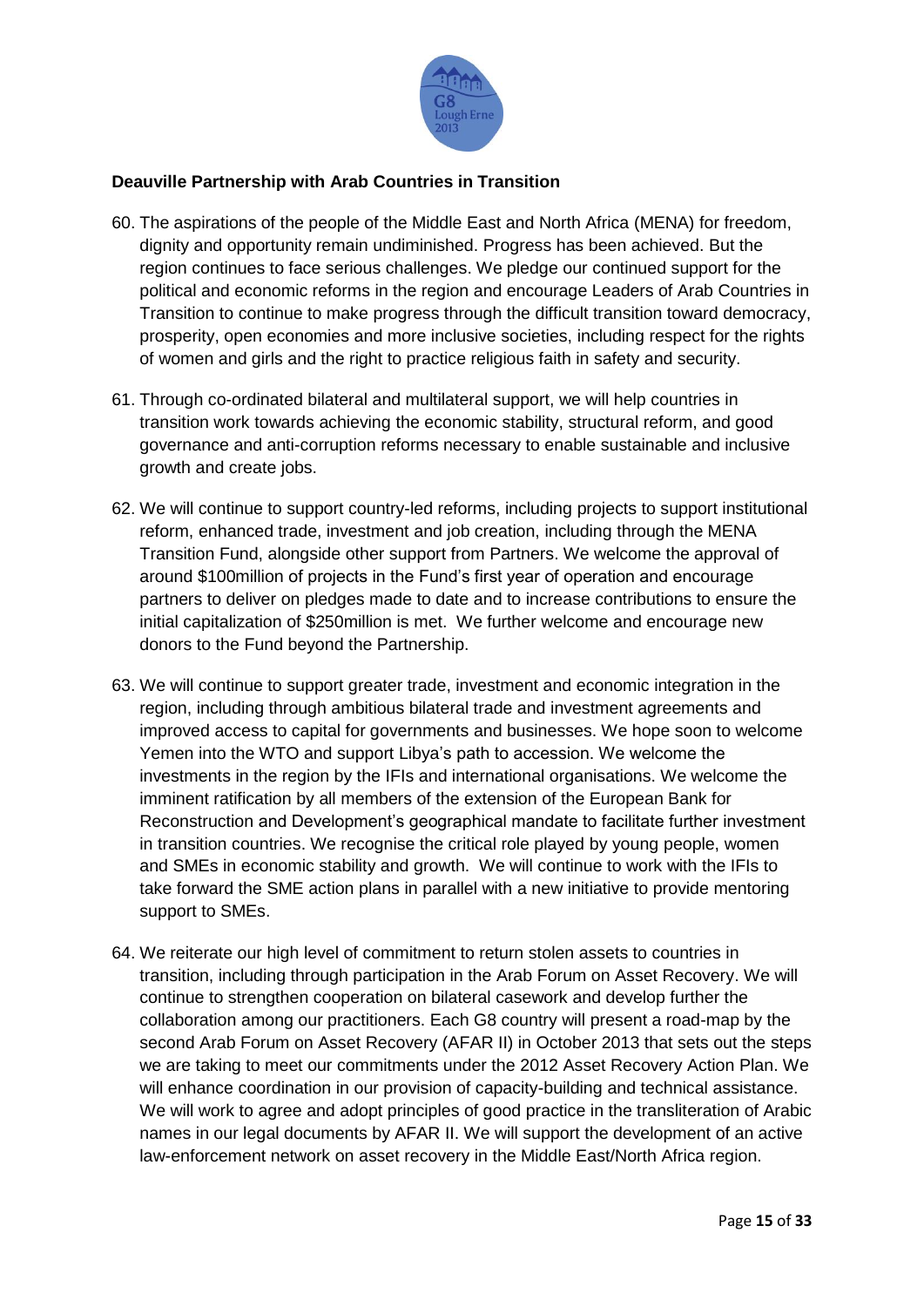

65. In line with the G8 tradition of accountability, Foreign Ministers of the Partnership will consider a report on an assessment of progress against commitments at their meeting in September 2013.

# **Counter Terrorism**

- 66. We reiterate our condemnation of terrorism in all its forms and manifestations, and wherever it occurs. We remain concerned about the increasingly fragmented and geographically diverse threat posed by terrorist groups including al-Qaeda and its affiliates. None of us are immune: since Camp David every G8 partner has been directly affected by acts of terrorism, either at home or overseas. We recognise the valuable leadership role of the UN, including through its Global Counter Terrorism Strategy, the work of the Roma Lyon Group and the importance of the Global Counter Terrorism Forum (GCTF). We are committed to working together to reduce the risk of terrorism for our own citizens, including from home-grown terrorism, and for our partners overseas. Our response must be robust, intelligent and based on a comprehensive approach, respecting human rights and the rule of law, which counters radicalisation, violent extremism and terrorist financing (including flows channelled through off-shore jurisdictions), and which tackles the conditions and grievances that terrorists seek to exploit.
- 67. While recognising the global threat from terrorism, recent developments in Africa, notably in an arc running from Mauritania in the west to Somalia in the east, show how terrorism combines with other factors to threaten stability and economic interests. That is why we support efforts to dismantle the terrorist safe haven in northern Mali. We welcome France's important contribution in this regard. Following the successful international high-level donors' conference to Brussels on 15 May, we support the swift deployment of a UN stabilisation force in Mali, and encourage the Government of Mali energetically to pursue a political process which can build long-term stability. We also support the Federal Government of Somalia as it re-establishes peace and security after years of conflict fuelled by terrorist groups and commend the commitment of AU Mission in Somalia (AMISOM) forces. We support the Government's efforts to set up a robust, impartial and effective justice system. We support the Somali Government's efforts to introduce economic reforms which will help facilitate the welcome process of Somalia's re-engagement with the IFIs.
- 68. We need a co-ordinated and coherent approach to tackle the spread of terrorism and address the drivers of instability in northern Africa and the Sahel. We will seek to reinforce the work being taken forward in this area, including by the UN, EU, AU, Economic Community of West Africa States (ECOWAS) and the GCTF. We have identified five priority areas for action in those countries in northern Africa where the problems of terrorism and its drivers are most profound. We will take forward this work in close co-operation with the countries themselves.
- 69. Building security and rule-of-law capacity. We will work individually and collectively, including through the UN, AU, and GCTF to help build capacity to identify, disrupt and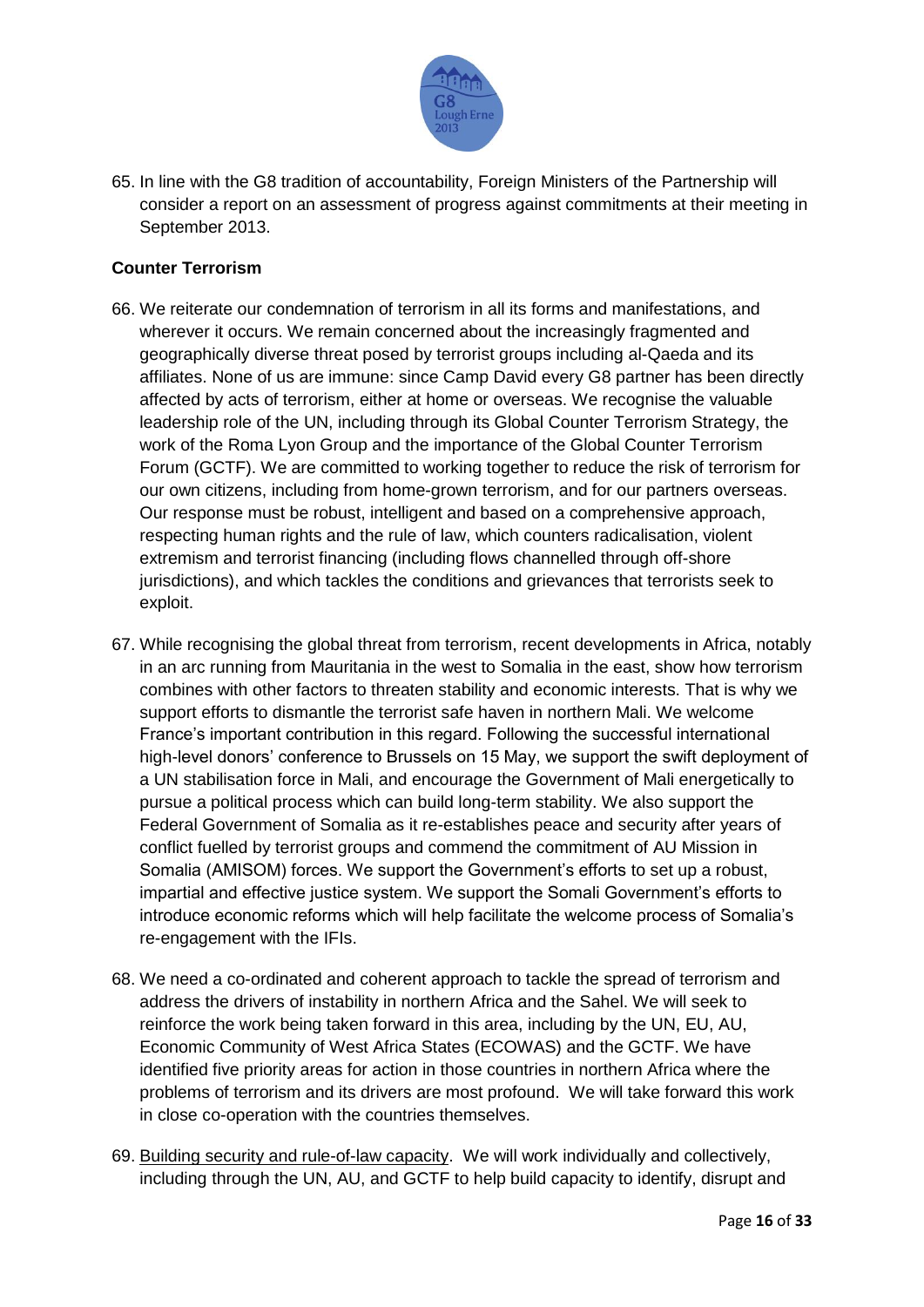

prosecute terrorist activity, while respecting human rights. We will also support multinational efforts, including the EU Training Missions in Mali and Somalia, and welcome the establishment of the International Institute of Justice and Rule of Law in Tunisia.

- 70. Tackling criminal trafficking and strengthening border security. We will offer political and practical support to those regional and international organisations leading efforts to enhance the ability of countries to monitor and control their borders and to tackle facilitating factors such as corruption, transnational organised crime and illicit trafficking of drugs and people, which undermine governance and the rule of law and in some cases provide an important source of funding for terrorists. We recognise the important work of the UN Office on Drugs and Crime (UNODC) in this regard. We encourage the UNODC (with GCTF and ECOWAS supporting) to convene a high-level meeting to bring together the countries of the region, donors and those with relevant expertise to look at the particular challenges facing North and West Africa, including cooperation in tackling, by a variety of means, terrorist groups that move across borders. We will also take action to tackle the illegal trafficking of protected or endangered wildlife species.
- 71. Countering violent extremism. We will support work to counter violent extremism, in particular addressing extremist narratives that seek to justify terrorist activity in these countries, including supporting the GCTF and its work to develop the Hedayah Centre, the first international centre of excellence on countering violent extremism. We are also dedicated to enhancing cooperation to tackle the escalating risks of recruitment and radicalisation, including through providing support to vulnerable communities, and building capacity to counter violent extremism.
- 72. Reducing the vulnerability of multinational companies. Foreign direct investment helps deliver economic growth and is a means to tackle instability. We welcome the intention of the Roma Lyon Group to develop a set of principles to guide our work with multinational companies, supporting them to operate securely in high threat environments, whilst protecting their staff and equities from terrorism. Once agreed, we will aim to encourage adoption of these principles on a global basis.
- 73. Addressing the wider drivers of instability. Poverty and socio-economic disparities contribute to instability and are exploited by terrorists. We will support the efforts of international and regional organisations, including the IFIs to promote sustainable development and economic growth in northern Africa helping to create the conditions that give people a stake in stability, security and the rule of law. Through the EITI and mandatory disclosure requirements as appropriate, we will also encourage transparent and accountable management of mineral resources. We endorse the work done to improve agriculture and livelihoods through the leadership of the Alliance Globale pour l'Initiative Résilience-Sahel (AGIR-Sahel) process. And we will support the transition of Arab Spring countries across North Africa through the Deauville Partnership working for open economies and inclusive growth.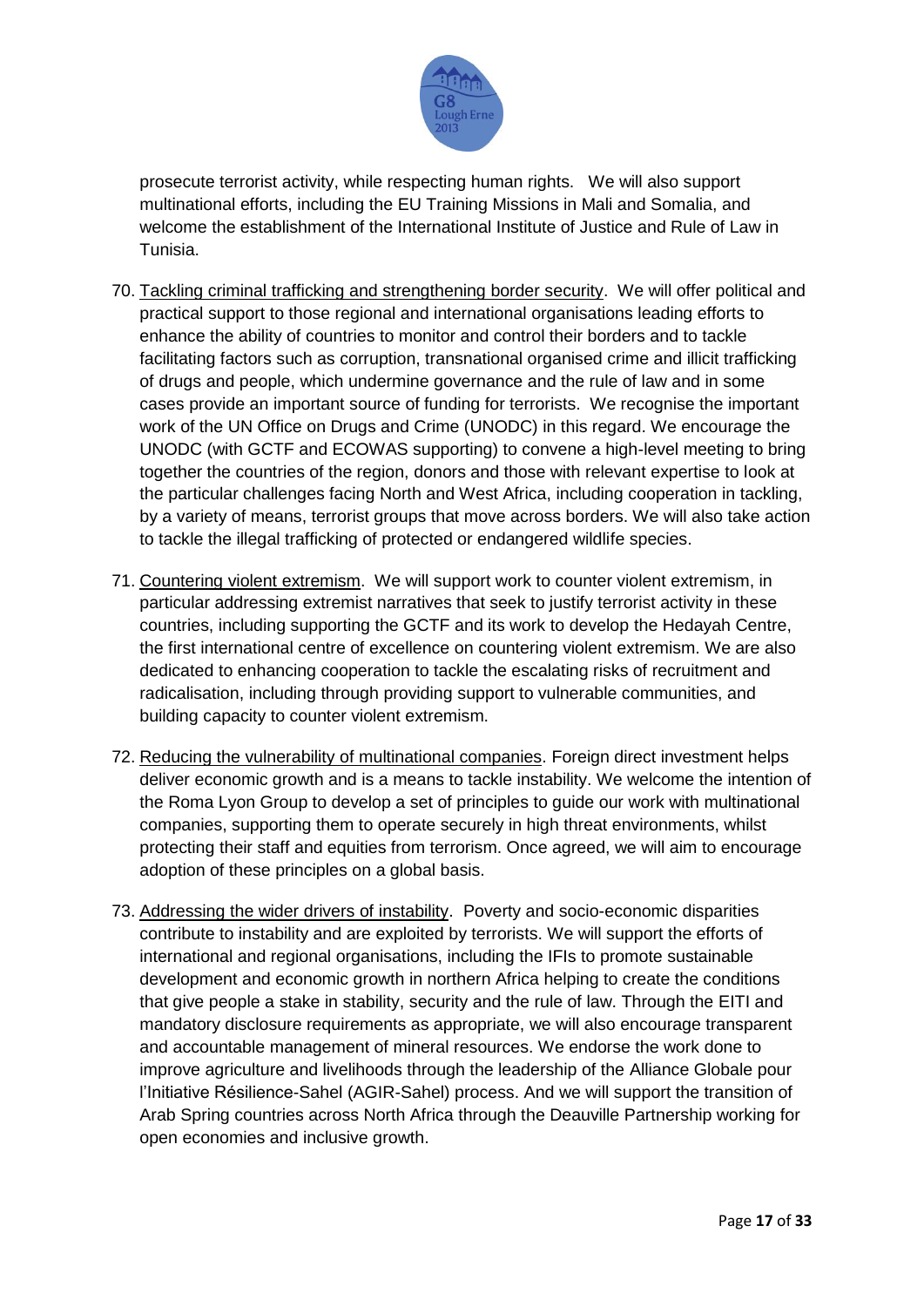

74. We are determined to use our collective resources to deliver progress in these areas. This collective effort will be augmented by bilateral cooperation that reflects our different historical, economic, cultural and political ties to the countries of northern Africa and the Sahel, and our traditional areas of capacity-building expertise. We have agreed to hold a further G8 meeting later this year, at the level of National Security Advisers or other senior officials, and involving regional and international partners, to review progress and further our objectives.

# **The threat posed by kidnapping for ransom by terrorists and the preventive steps the international community can take**

- 75. The international community has made significant progress in combating the flow of funds to terrorist organisations. However, in the last three years, we estimate that Al Qaeda-affiliated and other Islamist extremist groups worldwide have collected tens of millions of dollars in ransoms. Payments to terrorists from Sahel to the Horn of Africa helped fuel instability in the region, and contributed to large scale attacks like In Amenas. The payment of ransoms to terrorist groups is one of the sources of income which supports their recruitment efforts, strengthens their operational capability to organise and carry out terrorist attacks, and incentivises future incidents of kidnapping for ransom, thereby increasing the risks to our nationals.
- 76. We are committed to protecting the lives of our nationals and reducing terrorist groups' access to the funding that allows them to survive and thrive in accordance with relevant international conventions. We unequivocally reject the payment of ransoms to terrorists in line with the UN Security Council Resolution 1904 (2009) which requires that Member States prevent the payment of ransoms, directly or indirectly, to terrorists designated under the UN Al Qaeda sanctions regime through the freezing of funds and other assets.
- 77. We welcome efforts to prevent kidnapping and to secure the safe release of hostages without ransom payments, such as those recommended by the GCTF, specifically in the Algiers Memorandum on Good Practices on Preventing and Denying the Benefits of Kidnapping for Ransom by Terrorists. We encourage further expert discussion, including at the Roma Lyon group, to deepen our understanding of this problem. We also encourage private sector partners, including aid and media organisations, travel and insurance companies, and other businesses to adopt their own similar guidelines and good practices for preventing and responding to terrorist kidnaps.
- 78. We continue to support efforts to reduce terrorist groups' access to funding and financial services through the ongoing work of the FATF to improve anti-money laundering and terrorist financing frameworks worldwide. We call on all countries to effectively implement the revised FATF Standards.
- 79. But when the worst happens, we agree to provide mutual assistance to States responding to terrorist kidnaps including, as appropriate and feasible, through information sharing and specialist expertise or assistance, or the provision of resources related to hostage rescue. We will also support capacity-building initiatives to help states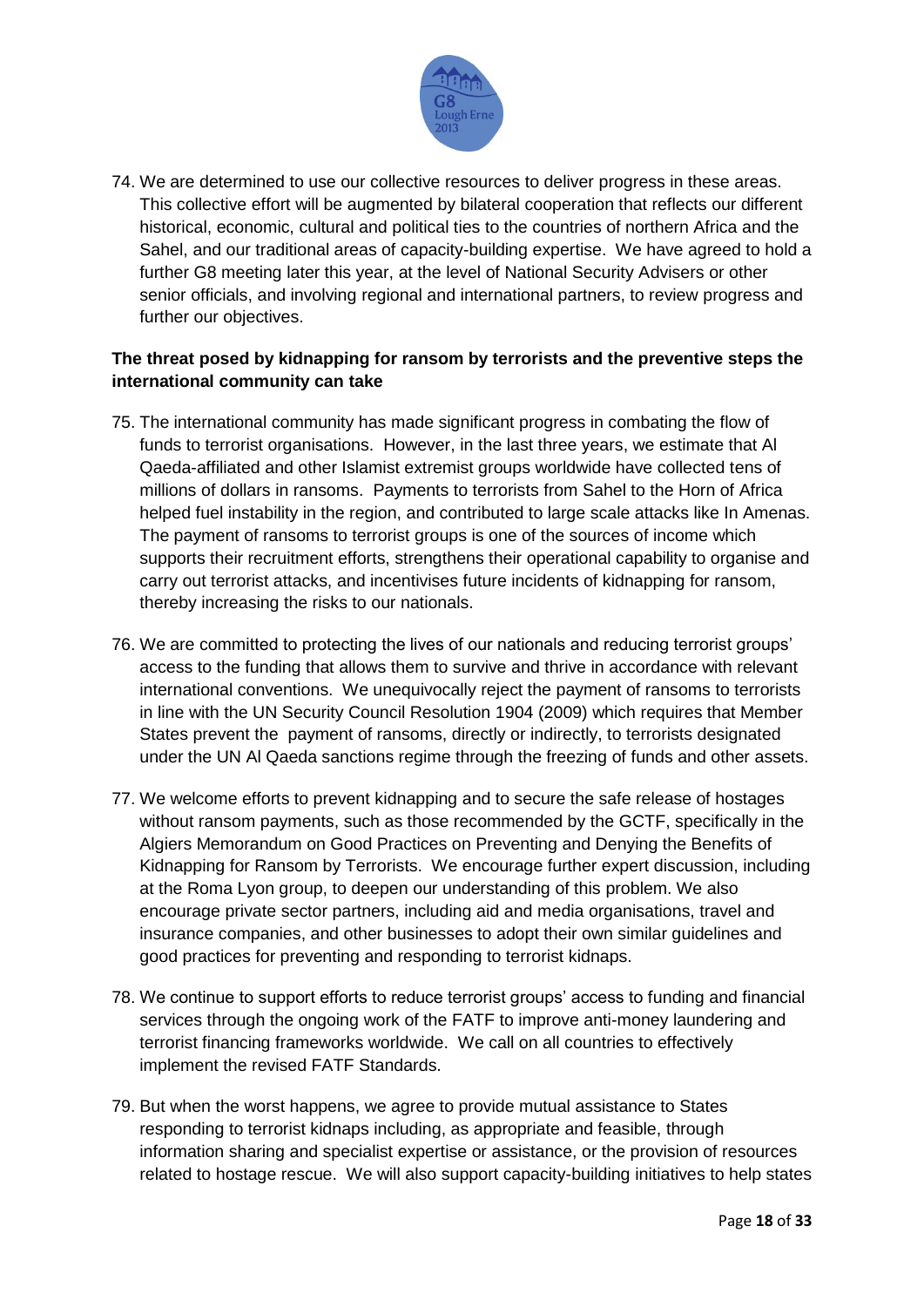

prevent, and prepare to respond to future terrorist kidnaps including through bringing terrorists to justice more effectively and ensuing that they do not avoid responsibility.

- 80. We call on discussions at the UN on new mechanisms to increase international awareness of the threat of kidnapping for ransom, and propose consideration of further UN Security Council resolutions to address and mitigate the threat.
- 81. We strongly support efforts by the international community to tackle other forms of kidnapping and to reduce the threat of piracy.

## **Foreign Policy**

- 82. We are determined to work together to stop the bloodshed and loss of life in Syria and to support the Syrian people to establish peace and stability through political means. We are gravely concerned at the appalling human tragedy that the UN estimates has cost the lives of over 93,000 people and led to 4.2 million internally displaced persons and 1.6 million refugees. We acknowledge the vital humanitarian role played by neighbouring countries hosting Syrian refugees, above all Lebanon and Jordan, in dealing with the significant economic and security pressures they are facing as a result of the conflict and refugee influx.
- 83. Given the extraordinary humanitarian need as reflected in the latest UN appeal for \$5.2 billion in 2013, we are resolved to make exceptional contributions commensurate with the scale of the problem. At this meeting G8 Leaders confirmed additional contributions of almost \$1.5 billion to meet humanitarian needs in Syria and its neighbours. We recognise that further contributions will be needed given the scale of the challenge. We urge other countries and organisations to make similar commitments. We call for aid agencies to be given immediate access to provide humanitarian assistance to all civilians in need, in accordance with humanitarian principles and international law, particularly in the worst affected areas such as Qusayr.
- 84. We remain committed to achieving a political solution to the crisis based on a vision for a united, inclusive and democratic Syria. We strongly endorse the decision to hold as soon as possible the Geneva Conference on Syria to implement fully the Geneva Communiqué of 30 June 2012, which sets out a number of key steps beginning with agreement on a transitional governing body with full executive powers, formed by mutual consent. As the Geneva Communiqué says, the public services must be preserved or restored. This includes the military forces and security services. However all governmental institutions and state offices must perform according to professional and human rights standards, operating under a top leadership that inspires public confidence, under the control of the transitional governing body.
- 85. Both sides at the Conference must engage seriously and constructively. They should be fully representative of the Syrian people and committed to the implementation of the Geneva Communiqué and to the achievement of stability and reconciliation. We will engage actively with the parties in order to achieve successful outcomes.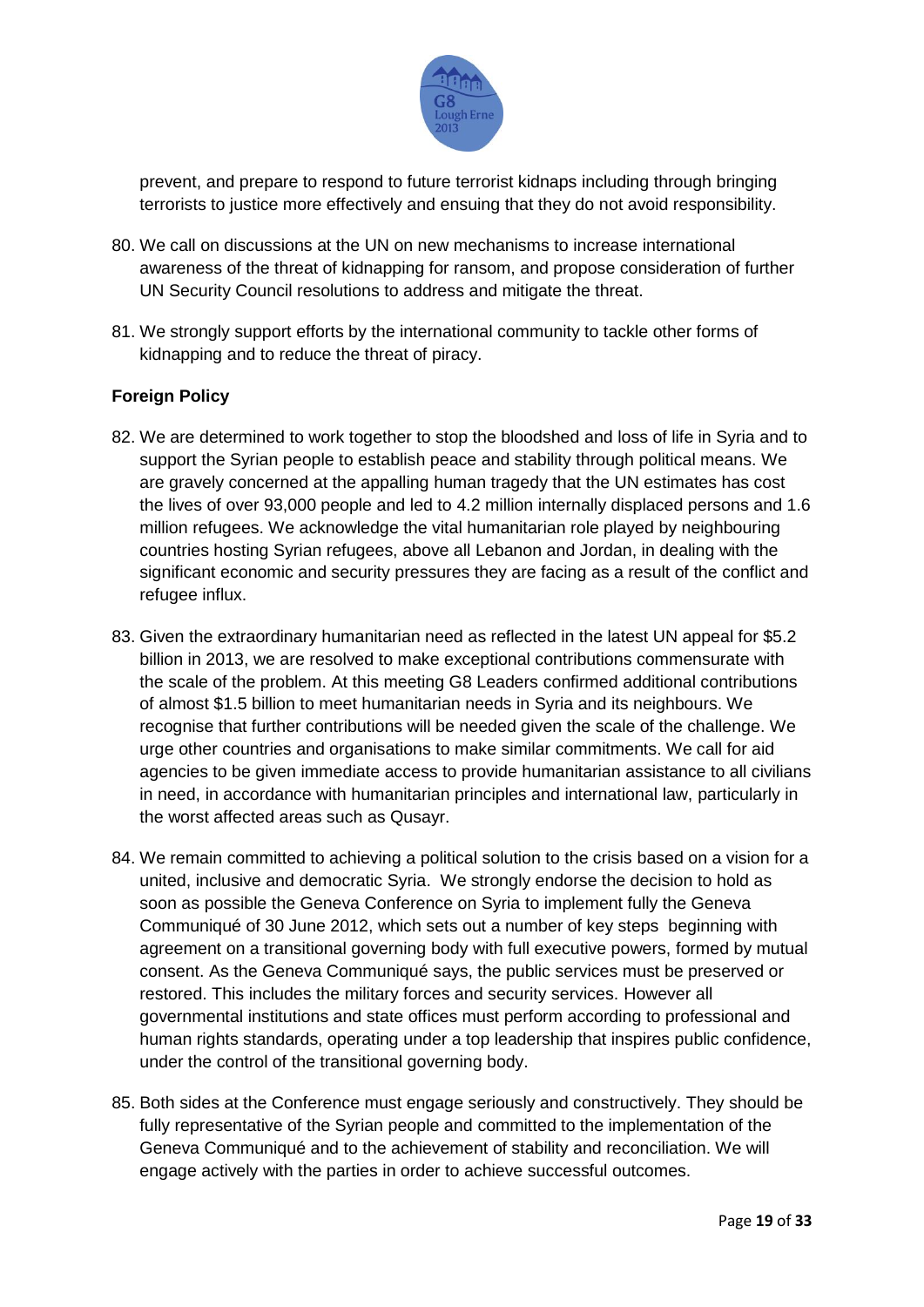

- 86. We are deeply concerned by the growing threat from terrorism and extremism in Syria, and also by the increasingly sectarian nature of the conflict. Syria must belong to all Syrians, including its minorities and all religious groups. We call on the Syrian authorities and opposition at the Geneva Conference jointly to commit to destroying and expelling from Syria all organisations and individuals affiliated to Al Qaeda, and any other nonstate actors linked to terrorism. We will support UN planning for Syria's transition, recovery, and reconstruction needs, in particular by maintaining continuity of state institutions during transition and helping to ensure that the security forces are effective, accountable and able to deal with the threat of terrorism and extremism.
- 87. We condemn any use of chemical weapons in Syria and call on all parties to the conflict to allow access to the UN investigating team mandated by the UN Secretary-General, and drawing on the expertise of the Organisation for the Prohibition of Chemical Weapons (OPCW) and World Health Organisation (WHO), in order to conduct an objective investigation into reports of use of chemical weapons. The UN team should make their report and deliver it to the UN Security Council for their assessment. We are determined that those who may be found responsible for the use of chemical weapons will be held accountable. We emphasise the need for the secure and safe storage of all chemical weapons in Syria, pending their destruction under international verification. We also condemn in the strongest possible terms all human rights violations and abuses in Syria, committed by anyone, including indiscriminate attacks on civilians. We call on all sides to respect international humanitarian and human rights laws, noting the particular responsibility of the Syrian authorities in this regard.
- 88. Following the elections in Libya last year, the first for over four decades, we welcome the progress made by the Libyan government under the stewardship of Prime Minister Zeidan. We encourage the government to continue this progress, delivering concrete results. To ensure an effective transition to a more stable, democratic and prosperous future, we urge continued and sustained engagement by the international community, coordinated by the UN Support Mission in Libya (UNSMIL). This engagement should support the Libyan Government's efforts to increase the effectiveness and capacity of its security and justice sector institutions, to complete a successful transition to democracy, and, following four decades of mismanagement, to develop the Libyan economy and to improve the provision of public services. We encourage all Libyans to engage with the political process of reconciliation and constitutional reform through peaceful and inclusive means, underpinned by respect for the rule of law.
- 89. We agreed that all relevant parties must work urgently for a just, lasting and comprehensive peace in the Middle East. We support a two-state solution with an independent, democratic, contiguous, and viable Palestinian state living side-by-side in peace and security with Israel and its other neighbours. We call for the necessary steps to build trust and urge the parties to work towards the resumption of direct negotiations without preconditions, taking note of the 23 September 2011 statement of the Middle East Quartet. We affirm our support for the Palestinian Authority and its state-building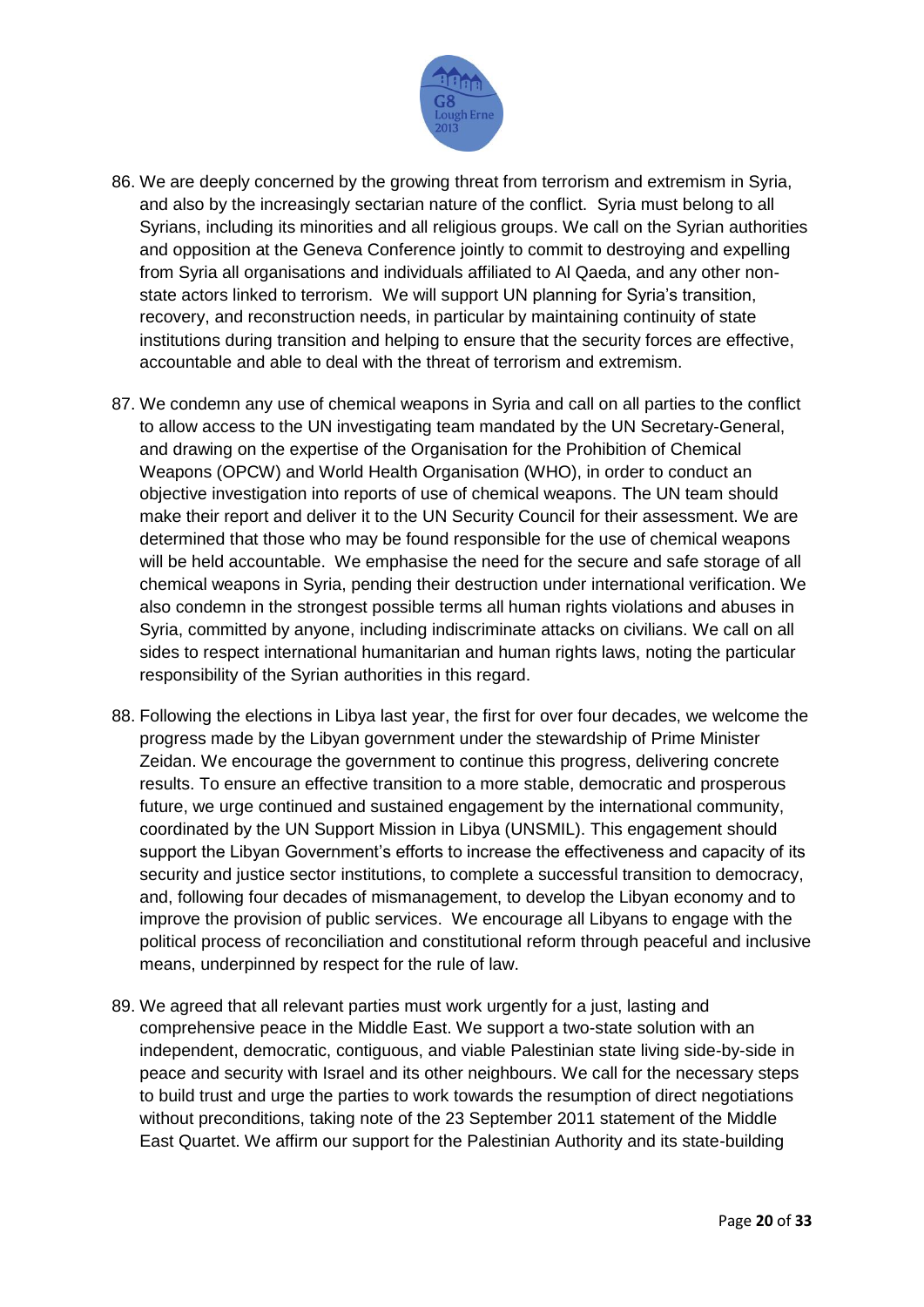

efforts and encourage the international community to extend the fullest assistance possible to revitalising the Palestinian economy.

- 90. We recognise the progress made by the Afghan National Security Forces in taking the lead for security across Afghanistan from mid-2013. We will continue to assist the Government of Afghanistan with meeting their commitments to strengthen their institutions of governance, to combat corruption and the threat of terrorism. We underline the continuing need for the Afghan Government, with support from the international community to tackle more effectively illicit drug production, trade and trafficking. This should include further measures to reduce the cultivation of opium poppy and the production of, trafficking in and consumption of opiates. Presidential and Provincial elections in 2014 should be credible, inclusive and transparent, as agreed under the Tokyo Mutual Accountability Framework. All Afghans should be able to participate peacefully in the country's political future. We support an inclusive Afghan-led and Afghan-owned process of reconciliation, based on the principles of renouncing violence, cutting ties with terrorist groups and respecting the Afghan Constitution, including its human rights provisions, notably on the rights of women and minorities. Our commitment to Afghanistan, within a stable region, will endure beyond this important year of transition.
- 91. Preventing the proliferation of weapons of mass destruction and their means of delivery is a top priority. Such proliferation is a major threat to international peace and security.
- 92. Iran's nuclear programme, which it continues to develop in violation of UN Security Council Resolutions and in defiance of the International Atomic Energy Agency (IAEA) Board of Governors resolutions, remains a source of serious concern. We once again urge Iran to comply fully and without delay with these international obligations. We call on the international community to ensure full implementation of UN sanctions. We stress that it is essential and urgent for Iran to cooperate fully with the IAEA on all aspects of its nuclear programme, including to resolve questions on its possible military dimensions, and to engage actively and constructively with the E3+3 (China, France, Germany, Russia, the UK, the US and the EU High Representative) to find the diplomatic resolution to the nuclear issue which we seek. We reaffirm that in line with the UN Security Council's approved dual track approach, Iran has the ability to avoid further isolation and improve its situation only if it promptly addresses the concerns of the international community. We strongly urge Iran to fully respect its human rights obligations. We note the election of President-elect Rouhani and we invite Iran to use this opportunity to resolve its differences with the international community.
- 93. We remain deeply concerned about North Korea's nuclear and ballistic missile programmes. North Korea must meet its international obligations by completely, verifiably and irreversibly abandoning its nuclear and ballistic missile programmes. It must engage constructively in credible and authentic multilateral talks and refrain from provocative actions. It must abide by its obligations under relevant UN Security Council Resolutions and the 19 September 2005 Joint Statement of the Six Party Talks. Whilst it refuses to meet these obligations, we call on the international community to ensure full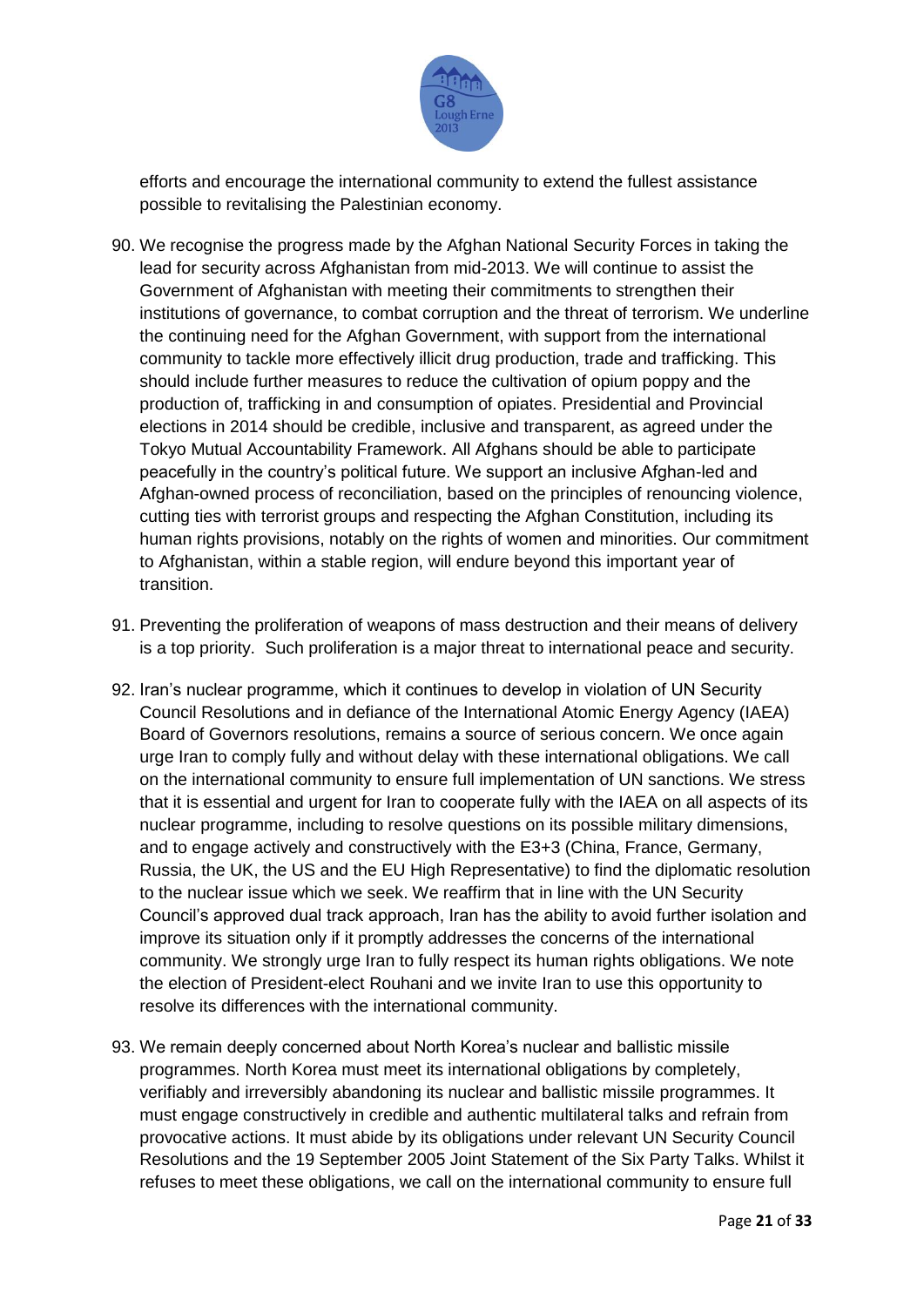

implementation of UN sanctions against North Korea. We urge North Korea to address the concerns of the international community over its human rights violations, including the abductions issue and treatment of refugees returned to North Korea.

94. We welcomed the historic Declaration on Preventing Sexual Violence in Conflict adopted by G8 Foreign Ministers on 11 April and encouraged its early implementation. The Declaration contains political and practical elements, including acknowledgement by G8 members that rape and serious sexual violence in international armed conflict constitute grave breaches of the Geneva Conventions.

## **Nuclear Safety**

95. Two years after the accident at the TEPCO's Fukushima Daiichi nuclear power station, achieving and maintaining the highest levels of nuclear safety worlwide remains a priority. We reaffirm the importance of international cooperation and our full support to the IAEA Action Plan on Nuclear Safety. We will continue, in our national capacity as well as collectively, to take our full share in its implementation. In this regard, we commend and support the work being done at the IAEA for improving the effectiveness of the Convention on Nuclear Safety and stress the need to further strenghen the implementation of other relevant conventions as well as national capabilities and international mechanisms for nuclear emergency preparedness and response.

#### **Conclusion**

96. We look forward to meeting under the Presidency of Russia in Sochi on 4-5 June 2014.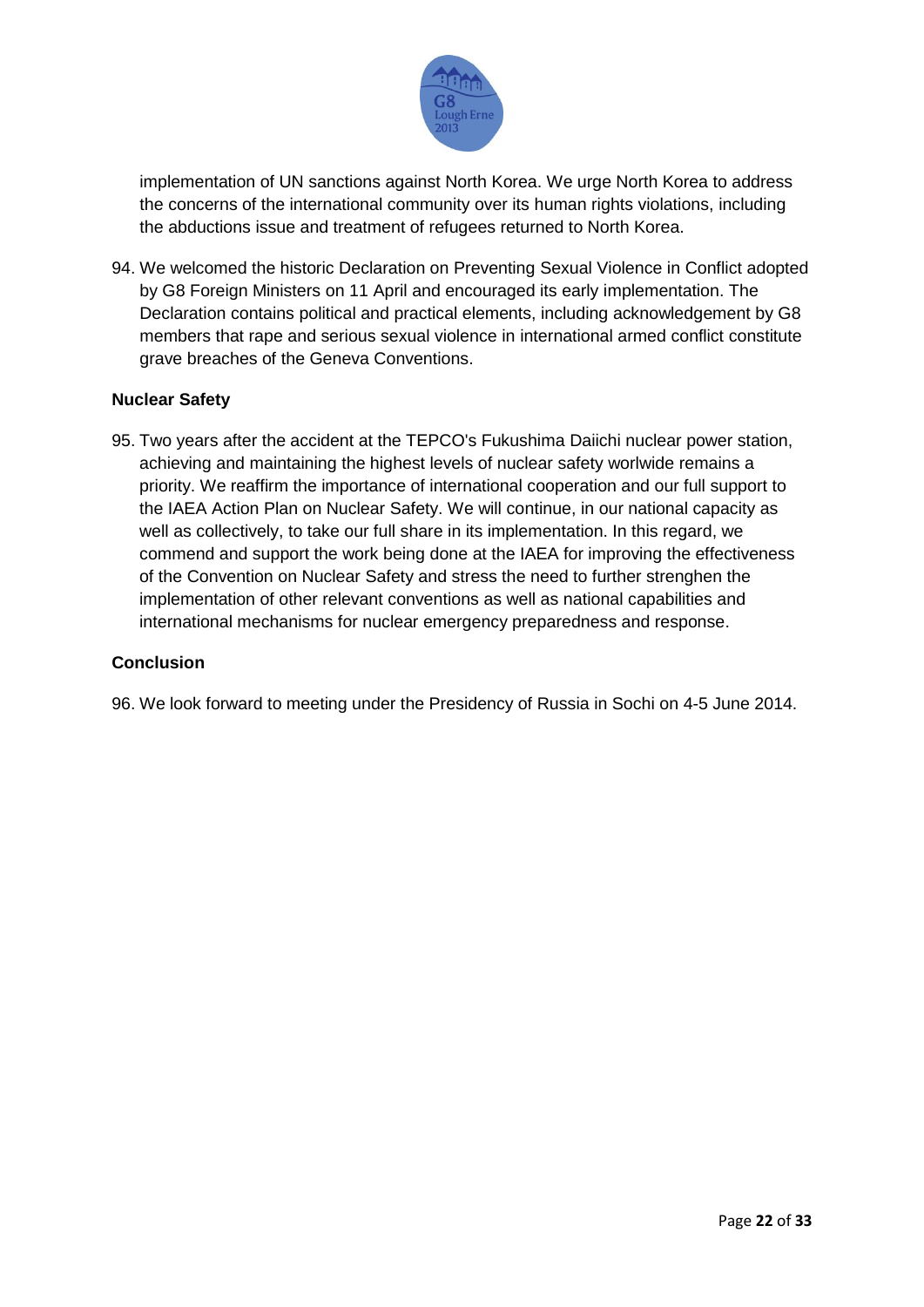

# **Annex 1**

## **G8 Action Plan Principles to prevent the misuse of companies and legal arrangements**

Subject to our different constitutional circumstances, and understanding that a one-size-fits all approach may not be the most effective, the G8 endorses the following core principles that are fundamental to the transparency of ownership and control of companies and legal arrangements. These core principles, consistent with the FATF standards, are essential to ensure the integrity of beneficial ownership and basic company information, the timely access to such information by law enforcement for investigative purposes, as well as, where appropriate, the legitimate commercial interests of the private sector.

The G8 also commits to publish national Action Plans based on these principles that set out the concrete action each of us will take to counter money laundering and tax evasion. To ensure G8 members are held to account for their commitments, the G8 agrees to a process of self reporting through a public update on the progress made against individual action plans and to inform the Financial Action Task Force.

- 1. **Companies should know who owns and controls them and their beneficial ownership and basic information should** be adequate, accurate, and current. As such, companies should be required to obtain and hold their beneficial ownership and basic information, and ensure documentation of this information is accurate.
- 2. **Beneficial ownership information on companies should be accessible onshore** to law enforcement, tax administrations and other relevant authorities including, as appropriate, financial intelligence units. **This could be achieved through central registries of company beneficial ownership and basic information at national or state level.** Countries should consider measures to facilitate access to company beneficial ownership information by financial institutions and other regulated businesses. Some basic company information should be publicly accessible.
- 3. Trustees of express trusts should know the beneficial ownership of the trust, including **information on beneficiaries and settlors. This information should be accessible by law enforcement, tax administrations and other relevant authorities including, as appropriate, financial intelligence units.**
- 4. **Authorities should understand the risks to which their anti-money laundering and countering the financing of terrorism regime is exposed and implement effective and proportionate measures to target those risks.** Appropriate information on the results of the risk assessments should be shared with relevant authorities, regulated businesses and other jurisdictions.
- 5. **The misuse of financial instruments and of certain shareholding structures** which may obstruct transparency, such as bearer shares and nominee shareholders and directors, should be prevented.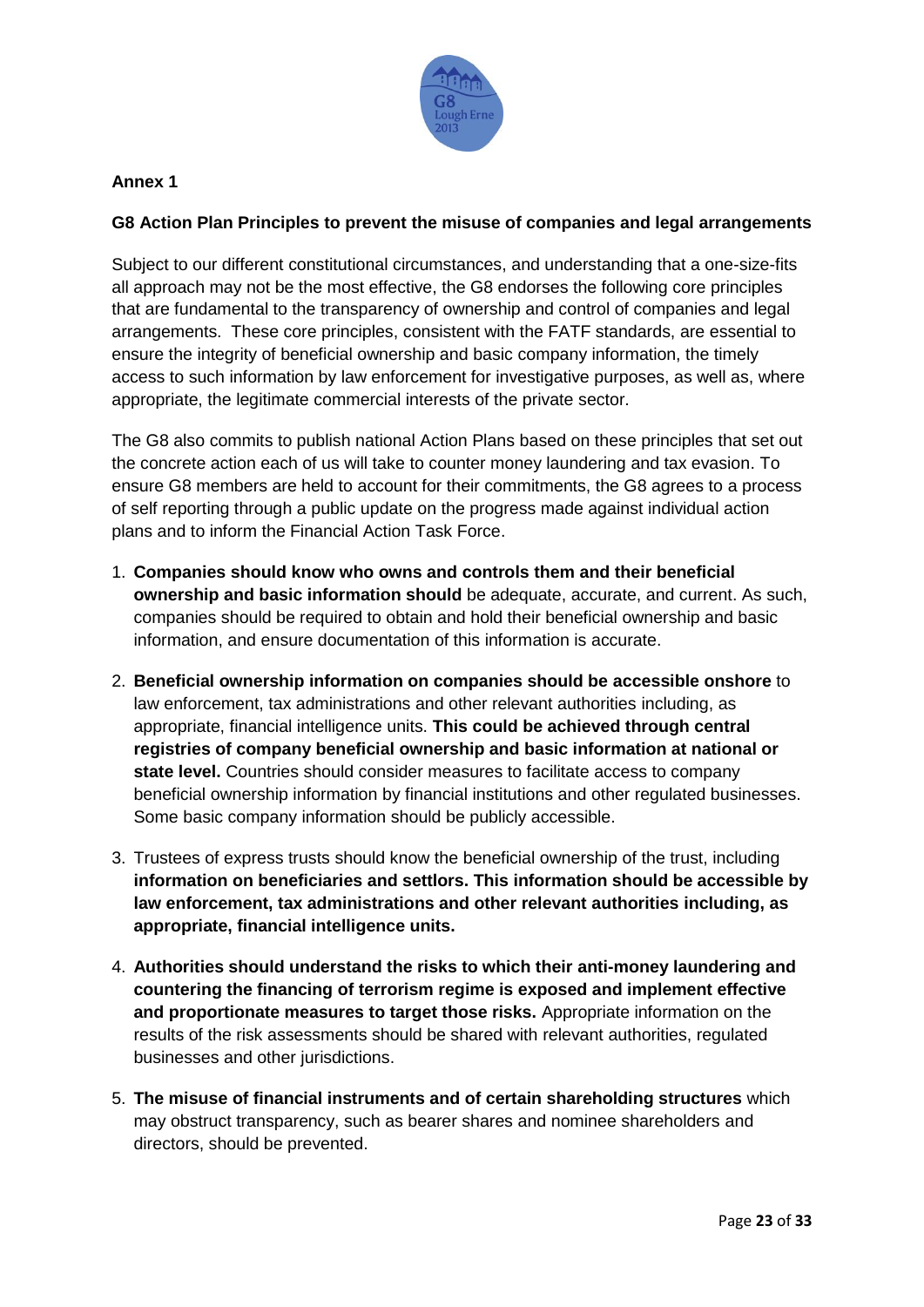

- 6. **Financial institutions and designated non financial businesses and professions, including trust and company service providers, should be subject to effective antimoney laundering and counter terrorist financing obligations** to identify and verify the beneficial ownership of their customers. **Countries should ensure effective supervision of these obligations.**
- 7. **Effective, proportionate and dissuasive sanctions should be available** for companies, financial institutions and other regulated businesses that do not comply with their respective obligations, including those regarding customer due diligence. These sanctions should be robustly enforced.
- 8. **National authorities should cooperate effectively domestically and across borders** to combat the abuse of companies and legal arrangements for illicit activity. Countries should ensure that their relevant authorities can rapidly, constructively, and effectively provide basic company and beneficial ownership information upon request from foreign counterparts.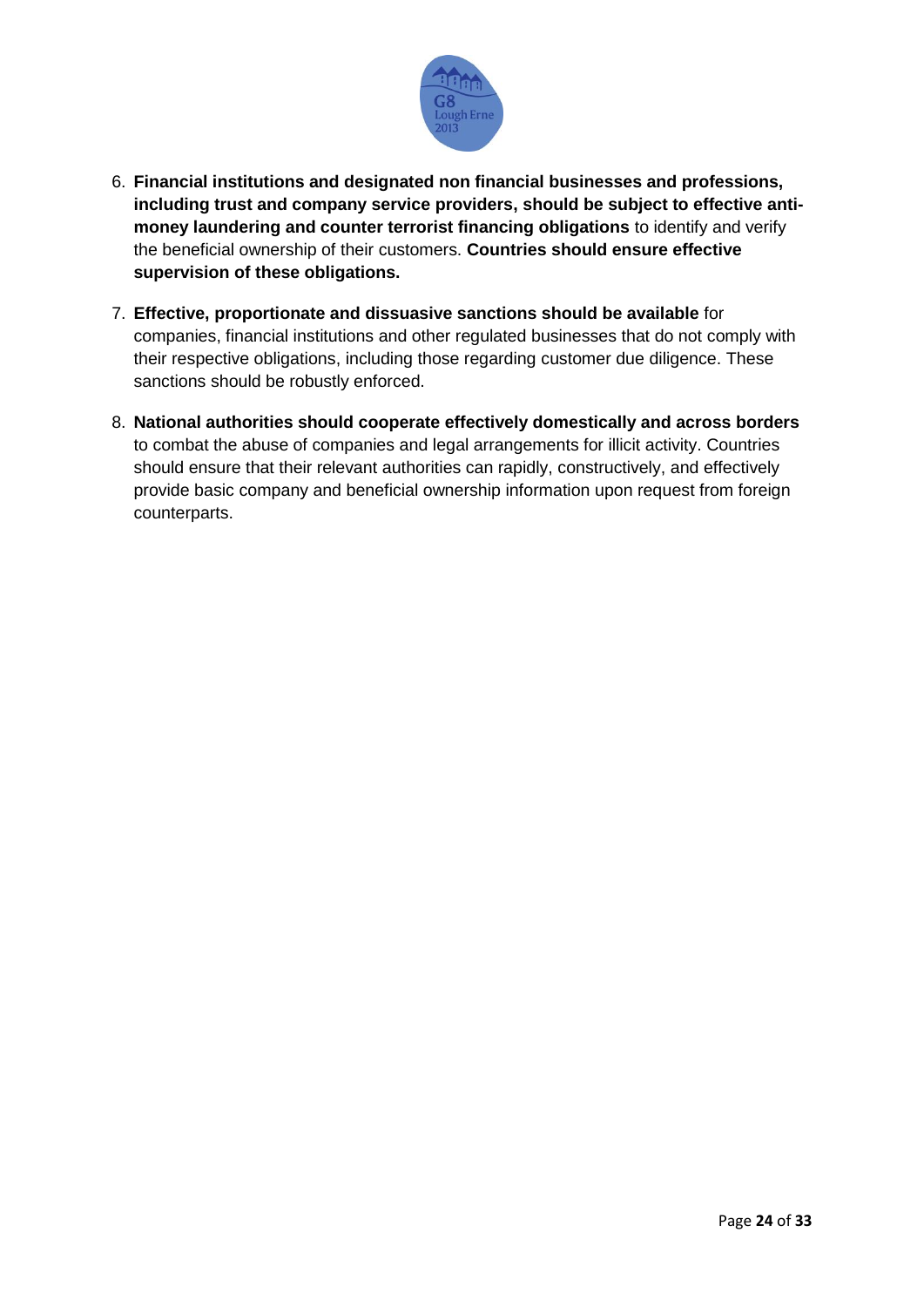

# **Annex 2**

# **G8 Open Data Charter**

#### **Preamble**

1. The world is witnessing the growth of a global movement facilitated by technology and social media and fuelled by information – one that contains enormous potential to create more accountable, efficient, responsive, and effective governments and businesses, and to spur economic growth.

## **Open data sit at the heart of this global movement.**

2. Access to data allows individuals and organisations to develop new insights and innovations that can improve the lives of others and help to improve the flow of information within and between countries. While governments and businesses collect a wide range of data, they do not always share these data in ways that are easily discoverable, useable, or understandable by the public.

## **This is a missed opportunity.**

- 3. Today, people expect to be able to access information and services electronically when and how they want. Increasingly, this is true of government data as well. We have arrived at a tipping point, heralding a new era in which people can use open data to generate insights, ideas, and services to create a better world for all.
- 4. Open data can increase transparency about what government and business are doing. Open data also increase awareness about how countries' natural resources are used, how extractives revenues are spent, and how land is transacted and managed. All of which promotes accountability and good governance, enhances public debate, and helps to combat corruption. Transparent data on G8 development assistance are also essential for accountability.
- 5. Providing access to government data can empower individuals, the media, civil society, and business to fuel better outcomes in public services such as health, education, public safety, environmental protection, and governance. Open data can do this by:
	- showing how and where public money is spent, providing strong incentives for that money to be used most effectively;
	- enabling people to make better informed choices about the services they receive and the standards they should expect.
- 6. Freely-available government data can be used in innovative ways to create useful tools and products that help people navigate modern life more easily. Used in this way, open data are a catalyst for innovation in the private sector, supporting the creation of new markets, businesses, and jobs. Beyond government, these benefits can multiply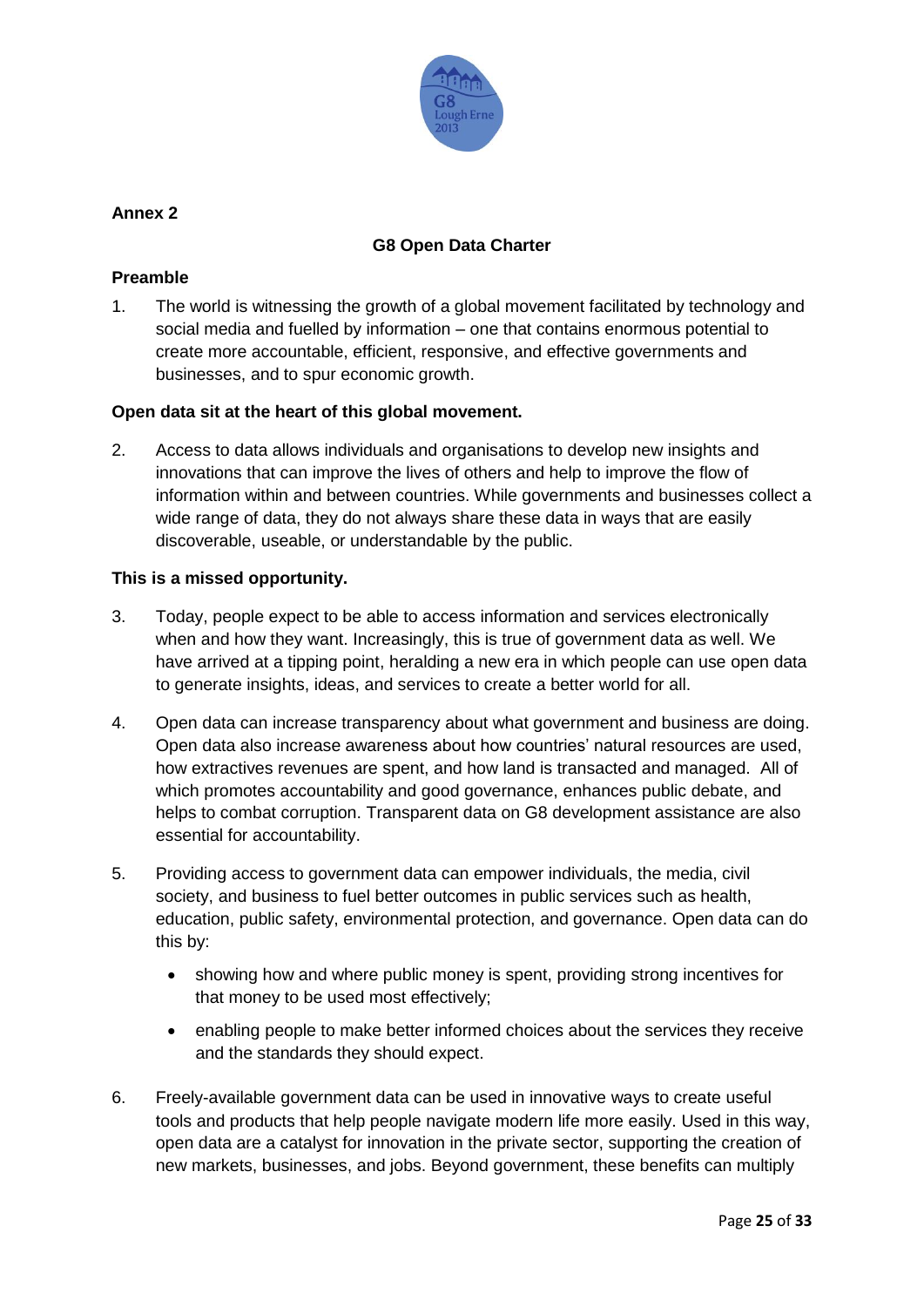

as more businesses adopt open data practices modelled by government and share their own data with the public.

- 7. We, the G8, agree that open data are an untapped resource with huge potential to encourage the building of stronger, more interconnected societies that better meet the needs of our citizens and allow innovation and prosperity to flourish.
- 8. We therefore agree to follow a set of **principles** that will be the foundation for access to, and the release and re-use of, data made available by G8 governments. They are:
	- Open Data by Default
	- **Quality and Quantity**
	- **Useable by All**
	- **Releasing Data for Improved Governance**
	- Releasing Data for Innovation
- 9. While working within our national political and legal frameworks, we will implement these principles in accordance with the technical best practises and timeframes set out in our national action plans. G8 members will, by the end of this year, develop action plans, with a view to implementation of the Charter and technical annex by the end of 2015 at the latest. We will review progress at our next meeting in 2014.
- 10. **We also recognise the benefits of open data can and should be enjoyed by citizens of all nations.** In the spirit of openness we offer this Open Data Charter for consideration by other countries, multinational organisations and initiatives.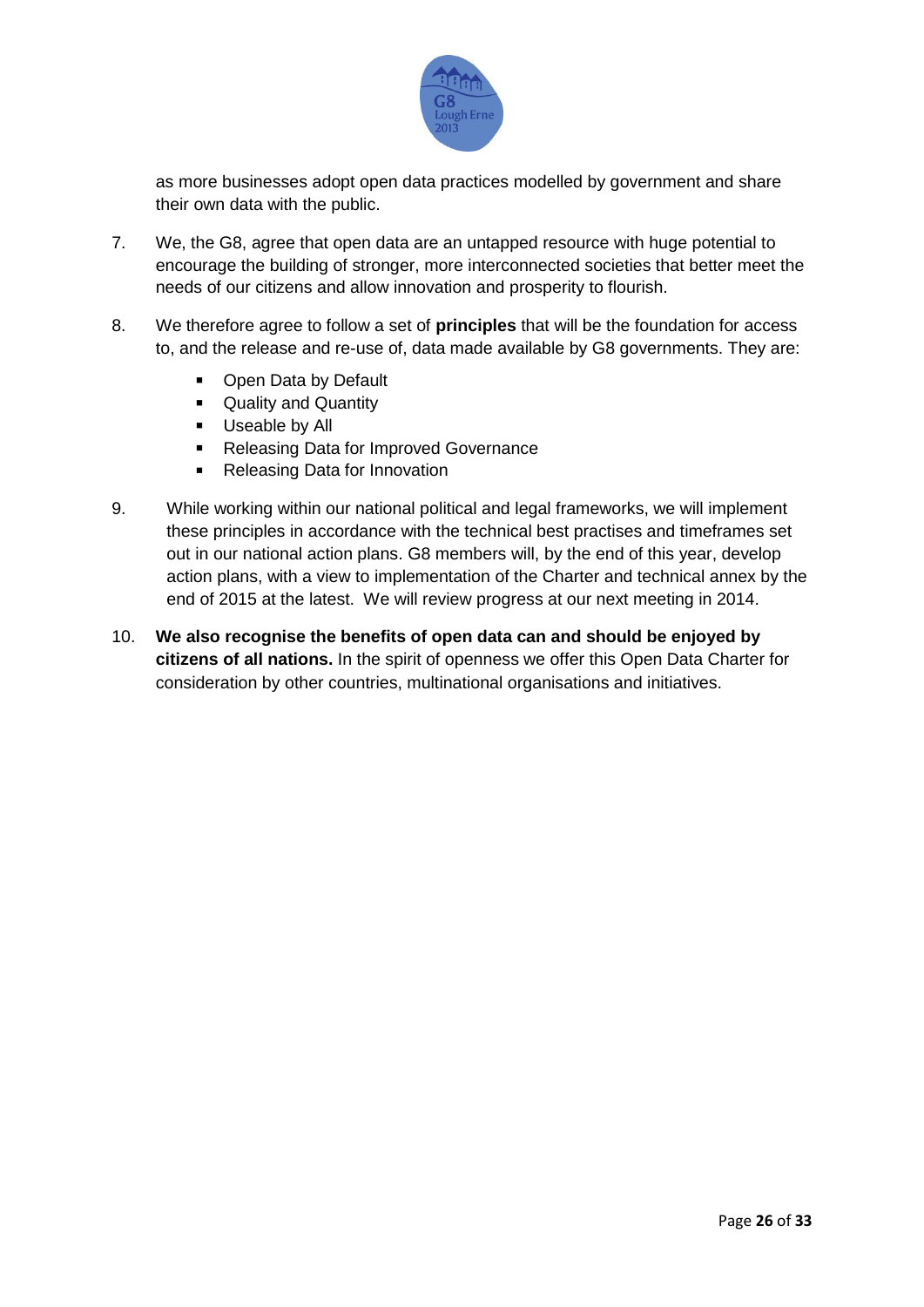

# **Principle 1: Open Data by Default**

- 11. We recognise that free access to, and subsequent re-use of, open data are of significant value to society and the economy.
- 12. We agree to orient our governments towards open data by default.
- 13. We recognise that the term *government data* is meant in the widest sense possible. This could apply to data owned by national, federal, local, or international government bodies, or by the wider public sector.
- 14. We recognise that there is national and international legislation, in particular pertaining to intellectual property, personally-identifiable and sensitive information, which must be observed.
- 15. **We will:**
	- **establish an expectation that all government data be published openly by default**, as outlined in this Charter, while recognising that there are legitimate reasons why some data cannot be released.

#### **Principle 2: Quality and Quantity**

- 16. We recognise that governments and the public sector hold vast amounts of information that may be of interest to citizens.
- 17. We also recognise that it may take time to prepare high-quality data, and the importance of consulting with each other and with national, and wider, open data users to identify which data to prioritise for release or improvement.
- 18. **We will:**
	- **release high-quality open data that are timely, comprehensive, and accurate.** To the extent possible, data will be in their original, unmodified form and at the finest level of granularity available;
	- **ensure that information in the data is written in plain, clear language,** so that it can be understood by all, though this Charter does not require translation into other languages;
	- **make sure that data are fully described**, so that consumers have sufficient information to understand their strengths, weaknesses, analytical limitations, and security requirements, as well as how to process the data; and
	- **release data as early as possible**, allow users to provide feedback, and then continue to make revisions to ensure the highest standards of open data quality are met.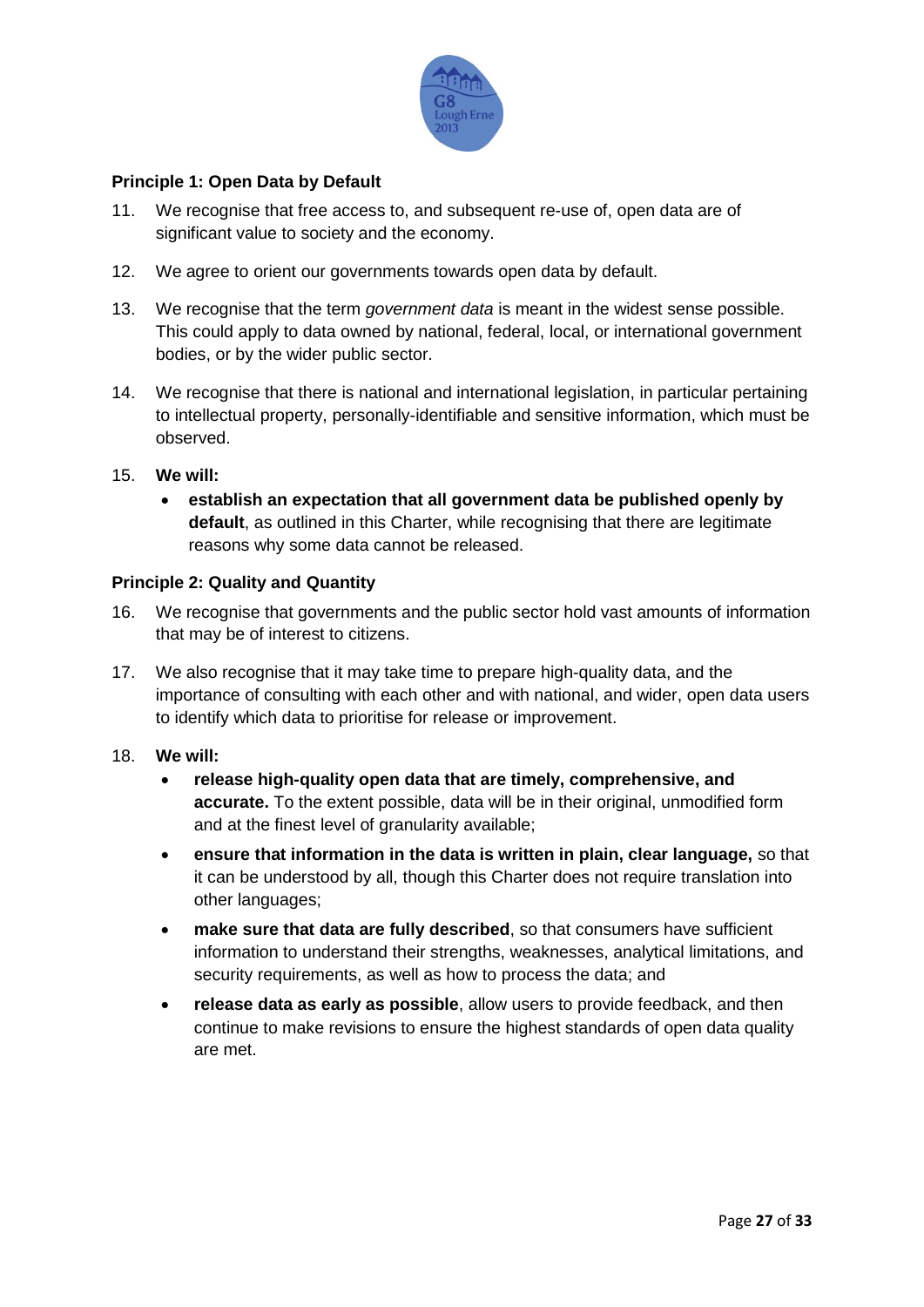

## **Principle 3: Usable by All**

- 19. We agree to release data in a way that helps all people to obtain and re-use it.
- 20. We recognise that open data should be available free of charge in order to encourage their most widespread use.
- 21. We agree that when open data are released, it should be done without bureaucratic or administrative barriers, such as registration requirements, which can deter people from accessing the data.

#### 22. **We will:**

- **release data in open formats wherever possible**, ensuring that the data are available to the widest range of users for the widest range of purposes; and
- **release as much data as possible**, and where it is not possible to offer free access at present, promote the benefits and encourage the allowance of free access to data. In many cases this will include providing data in multiple formats, so that they can be processed by computers and understood by people.

#### **Principle 4: Releasing Data for Improved Governance**

- 23. We recognise that the release of open data strengthens our democratic institutions and encourages better policy-making to meets the needs of our citizens. This is true not only in our own countries but across the world.
- 24. We also recognise that interest in open data is growing in other multilateral organisations and initiatives.
- 25. **We will:** 
	- **share technical expertise and experience** with each other and with other countries across the world so that everyone can reap the benefits of open data; and
	- **be transparent about our own data collection, standards, and publishing processes**, by documenting all of these related processes online.

#### **Principle 5: Releasing Data for Innovation**

- 26. Recognising the importance of diversity in stimulating creativity and innovation, we agree that the more people and organisations that use our data, the greater the social and economic benefits that will be generated. This is true for both commercial and non-commercial uses.
- 27. **We will:**
	- **work to increase open data literacy and encourage people,** such as developers of applications and civil society organisations that work in the field of open data promotion, to unlock the value of open data;
	- **empower a future generation of data innovators** by providing data in machinereadable formats.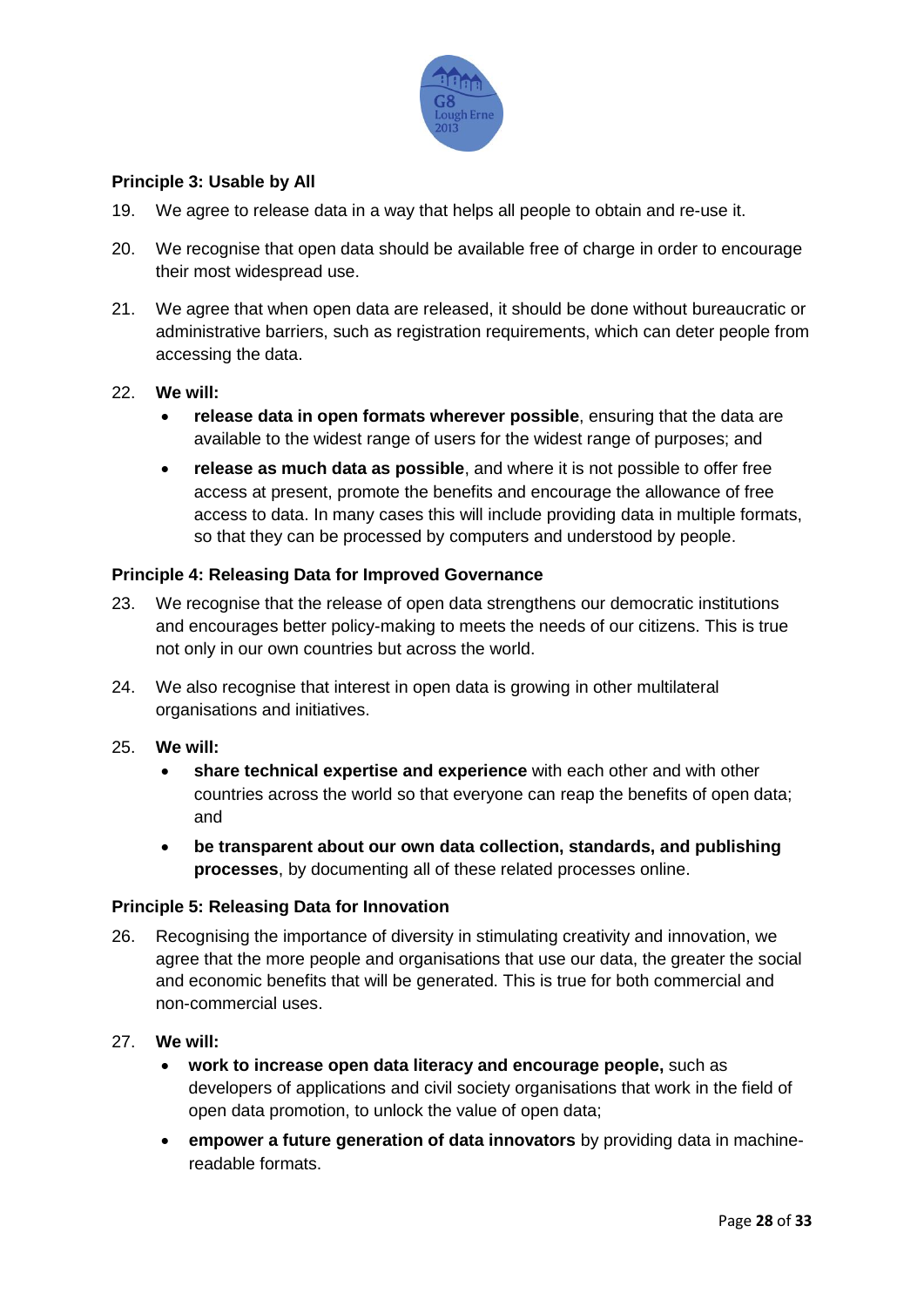

# **G8 Open Data Charter: Technical Annex**

#### **Introduction**

- 1. We, the G8, have consulted with technical experts to identify some best practices (part one) and collective actions (part two) that we will use to meet the principles set out in the G8 Open Data Charter.
- 2. While working within our national political and legal frameworks, we agree to implement these practices as quickly as possible and aim to complete our activities by 2015 at the latest. This will be done in accordance with the timeframes in our national action plans.
- 3. The Annex constitutes a 'living' set of guidelines that may be subject to amendments after consideration o emerging technology solutions or practical experience gained during the course of implementation of the G8 Open Data Charter.

## **Part One - Best Practices**

#### **Principle 1: Open Data by Default**

- 4. We recognise the importance of open data and we will establish an expectation that all government data be published openly by default.
- 5. **We will:**
	- **define our open data position in a public statement of intent**, such as an announcement, strategy or policy, so that our plans for progressing the open data agenda in our jurisdictions are clear;
	- **publish a national action plan** to provide more specific details on our plans to release data according to the principles in the G8 Open Data Charter; and
	- **publish data on a national portal** so that all government data that has been released can be found easily in one place. A portal may be a central website from which data can be downloaded, or a website which lists all open government data stored at a different location. Each portal will include a registry file that lists all the data and metadata used on the portal, as well as providing APIs for developers. Where it is yet not possible to publish all data on a portal, the location of data will be communicated clearly and not moved without notice.

#### **Principle 2: Quality and Quantity**

- 6. We commit to releasing data that are both high in quality as well as high in quantity. When releasing data, we aim to do so in a way that helps people to use and understand them. This will help to increase the interoperability of data from different policy areas, businesses or countries.
- 7. **We will:**
	- use robust and consistent metadata (i.e. the fields or elements that describe the actual data);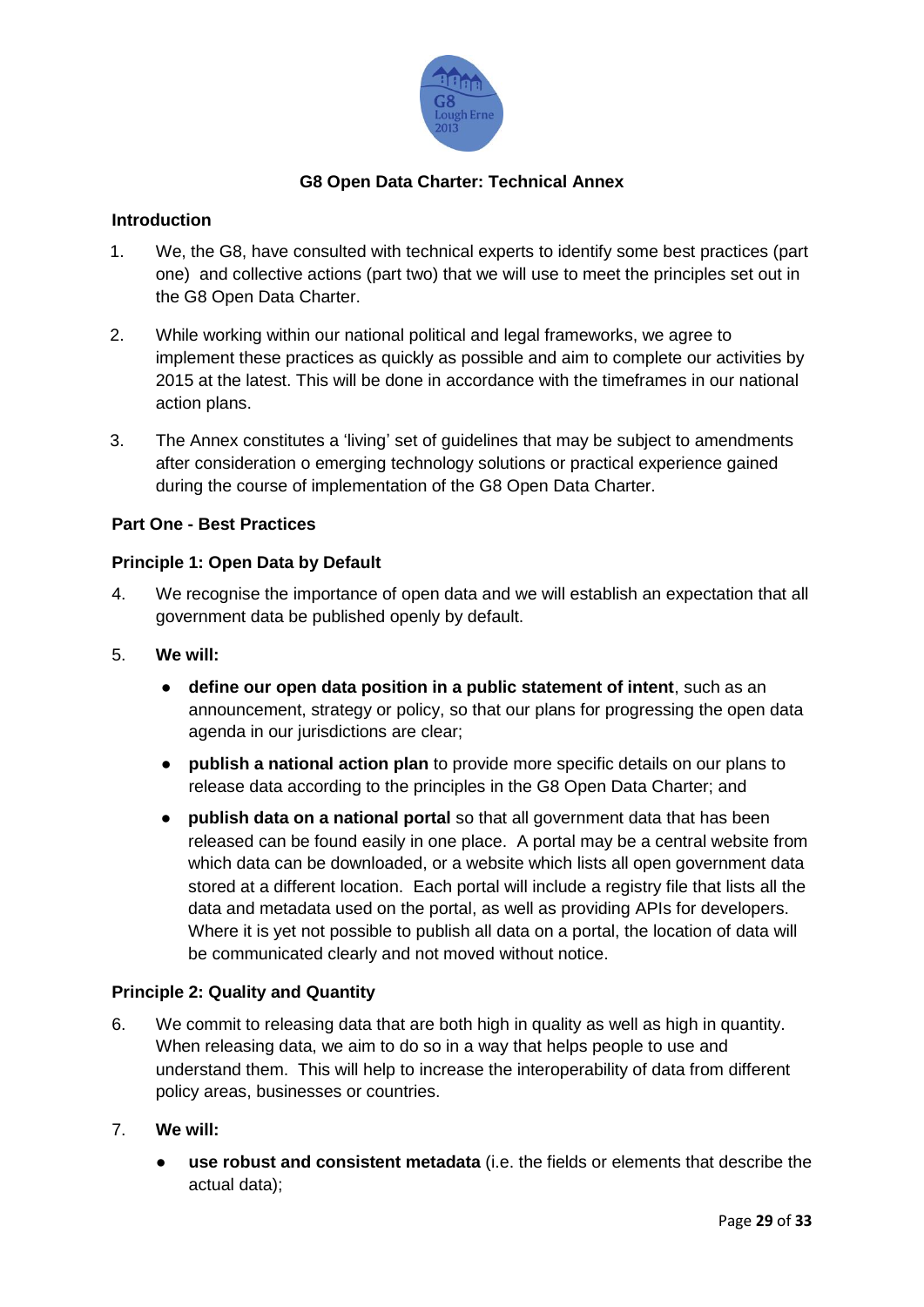

- **publish and maintain an up-to-date mapping** of the core descriptive metadata fields across G8 members to enable easier use and comprehension by people from around the world. This will allow countries, in the G8 and beyond, who do not currently have a data portal to consider adopting the metadata fields included in this mapping;
- **ensure data are fully described**, as appropriate, to help users to fully understand the data. This may include:
	- Documentation that provides explanations about the data fields used;
	- Data dictionaries to link different data; and
	- A user's quide that describes the purpose of the collection, the target audience, the characteristics of the sample, and the method of data collection.
- **listen to feedback from data users** to improve the breadth, quality and accessibility of data we offer. This could be in the form of a public consultation on the national data strategy or policy, discussions with civil society, creation of a feedback mechanism on the data portal, or through other appropriate mechanisms.

#### **Principle 3: Usable by All**

- 8. We agree to release data in a way that helps all people find and re-use them.
- 9. **We will**:
	- **make data available in convenient open formats** to ensure files can be easily retrieved, downloaded, indexed, and searched by all commonly used Web search applications. Open formats, for example non-proprietary CSV files, are ones where the specification for the format is available to anyone for free, thereby allowing the data contained in a file to be opened by different software programmes.

#### **Principle 4: Releasing Data for Improved Governance**

- 10. We recognise that data are a powerful tool to help drive government effectiveness, efficiency and responsiveness to citizen needs while fuelling further demand for open data.
- 11. **We will**:
	- **develop links with civil society organisations and individuals** to allow the public to provide feedback on the most important data they would like released;
	- **be open about our own data standards,** so that we take into account:
		- Data that are released by other national and international organisations
		- The standards emerging from other international transparency initiatives; and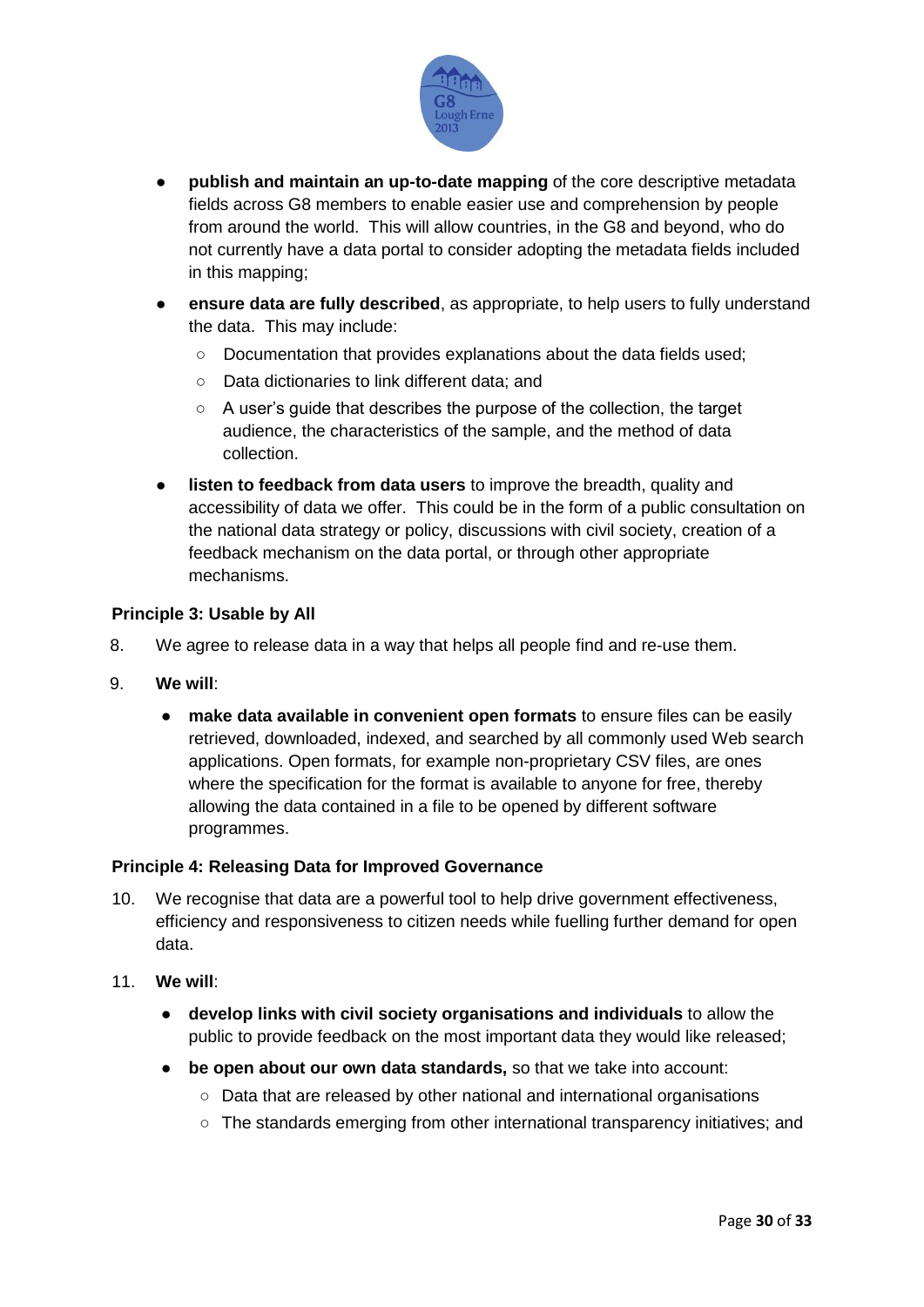

● **document our own experiences of working with open data** by, for example, publishing technical information about our open data policies, practices, and portals so that the benefits of open data can be enjoyed in other countries.

#### **Principle 5: Releasing Data for Innovation**

- 12. We agree that our citizens can use our data to fuel innovation in our own countries and around the world. We recognise that free access to, and reuse of, open government data are an essential part of this.
- 13. **We will:** 
	- **support the release of data using open licences** or other relevant instruments while respecting intellectual property rights - so that no restrictions or charges are placed on the re-use of the information for non-commercial or commercial purposes, save for exceptional circumstances;
	- **ensure data are machine readable in bulk** by providing data that are well structured to allow automated processing and access with the minimum number of file downloads;
	- **release data using application programming interfaces (APIs)**, where appropriate, to ensure easy access to the most regularly updated and accessed data; and
	- **encourage innovative uses of our data** through the organisation of challenges, prizes or mentoring for data users in our individual jurisdictions.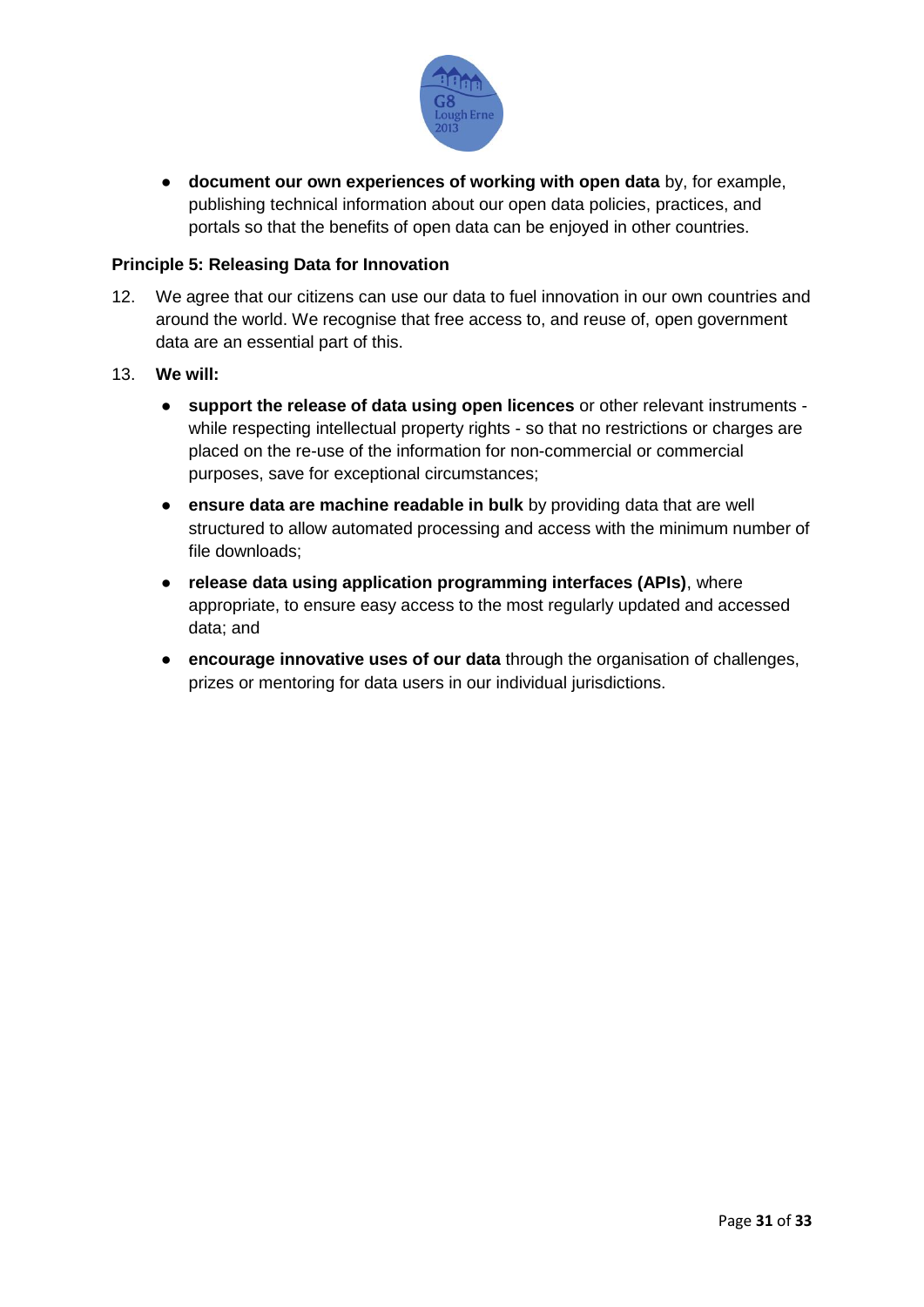

# **Part Two - Collective Actions**

#### **Action 1: G8 National Action Plans**

- We will publish individual action plans detailing how we will implement the Open Data Charter according to our national frameworks (October 2013)
- We will report progress on an annual basis (via the G8 Accountability Working Group) (2014 and 2015)

#### **Action 2: Release of high value data**

● We recognise the following as areas of high value, both for improving our democracies and encouraging innovative re-use of data.

| <b>Data Category</b><br>(alphabetical order)      | <b>Example datasets</b>                                                                                                 |
|---------------------------------------------------|-------------------------------------------------------------------------------------------------------------------------|
| Companies                                         | Company/business register                                                                                               |
| <b>Crime and Justice</b>                          | Crime statistics, safety                                                                                                |
| Earth observation                                 | Meteorological/weather, agriculture, forestry, fishing, and<br>hunting                                                  |
| Education                                         | List of schools; performance of schools, digital skills                                                                 |
| <b>Energy and Environment</b>                     | Pollution levels, energy consumption                                                                                    |
| Finance and contracts                             | Transaction spend, contracts let, call for tender, future<br>tenders, local budget, national budget (planned and spent) |
| Geospatial                                        | Topography, postcodes, national maps, local maps                                                                        |
| <b>Global Development</b>                         | Aid, food security, extractives, land                                                                                   |
| <b>Government Accountability</b><br>and Democracy | Government contact points, election results, legislation and<br>statutes, salaries (pay scales), hospitality/gifts      |
| Health                                            | Prescription data, performance data                                                                                     |
| Science and Research                              | Genome data, research and educational activity, experiment<br>results                                                   |